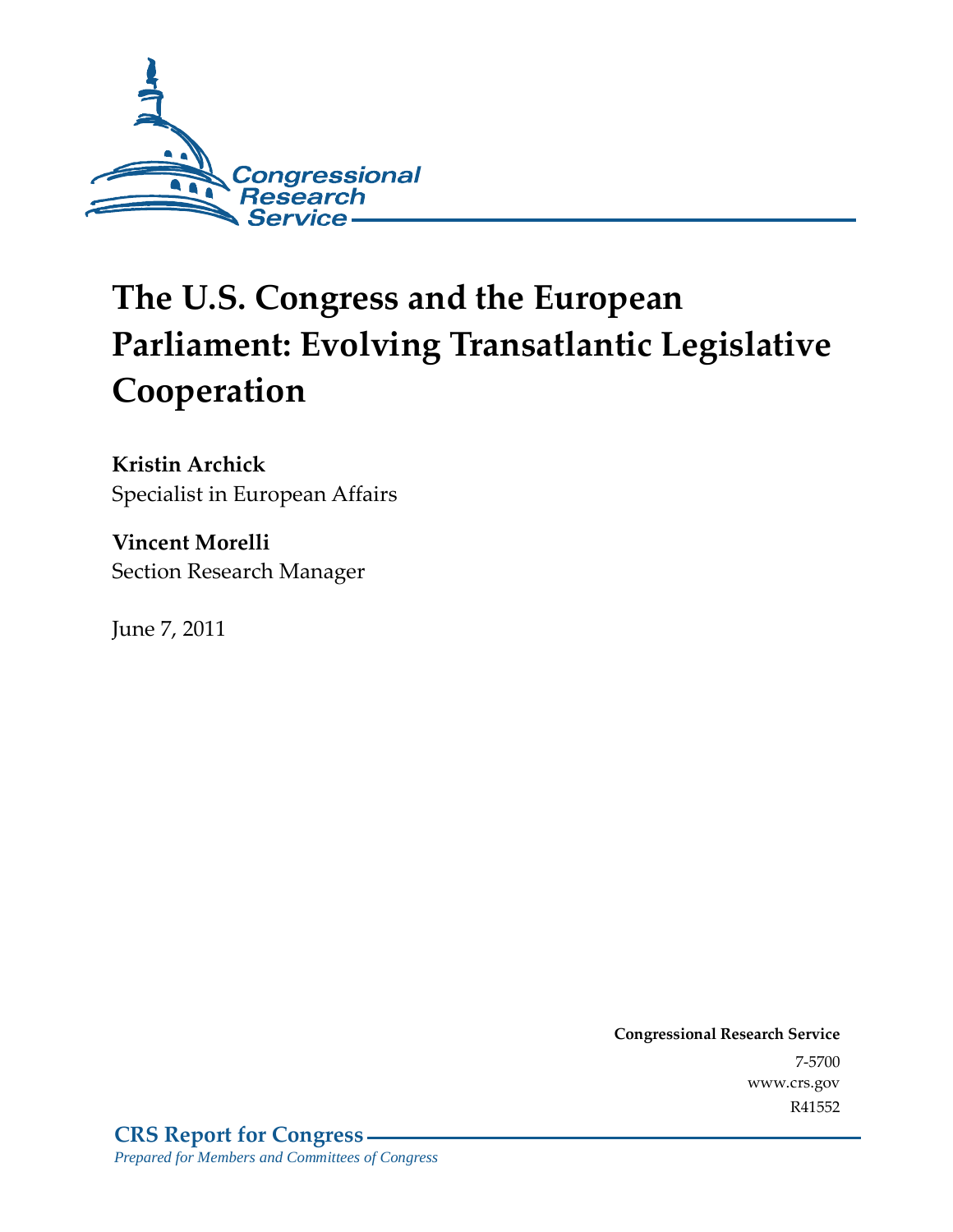# **Summary**

The United States and the European Union (EU) share an extensive, dynamic, and for many a mutually beneficial political and economic partnership. A growing element of that relationship is the role that the U.S. Congress and the European Parliament (EP)—a key EU institution—have begun to play, including in areas ranging from foreign and economic policy to regulatory reform. Consequently, some officials and experts on both sides of the Atlantic have asked whether it would be beneficial for Congress and the EP to strengthen institutional ties further and to explore the possibility of coordinating efforts to develop more complementary policies in some areas.

The Transatlantic Legislators' Dialogue (TLD), the formal exchange between Congress (actually the House of Representatives) and the European Parliament, was launched in 1999, although semi-annual meetings between Congress and the EP date back to 1972. Recently, the TLD's visibility has increased following the 2007 decision to name it as an advisor to the Transatlantic Economic Council (TEC), which seeks to "advance the work of reducing or eliminating non-tariff barriers to transatlantic commerce and trade." Proponents of establishing closer relations between the U.S. Congress and the EP also point to the Parliament's growing influence as a result of the EU's new Lisbon Treaty, which took effect in December 2009. The Lisbon Treaty has increased the relative power of the EP within the EU, and in some cases, with significant implications for U.S. interests—as seen by the EP's initial rejection in February 2010 of the U.S.-EU terrorist finance tracking agreement (known as the SWIFT accord).

Over the last few years, in part because of the TLD's new TEC-related responsibilities, some Members of Congress have suggested that there is a need for more cooperation with the EP, and have raised questions with respect to how this might best be accomplished. For those Members and outside advocates of closer relations, questions have surfaced about whether the TLD itself should be reorganized, how the standing committees in both institutions might interact, and what role, if any, for the U.S. Senate. Throughout 2010 contacts between Congress and the Parliament increased in frequency, including at the committee level. However, many observers note that the EP has been far out in front of Congress in pursuit of a stronger relationship. In 2010, the Parliament opened a liaison office in Washington, charged with keeping the EP better informed of legislative activity in Congress and vice-versa. In addition, each EP standing committee has named a "TLD Administrator" on its staff to act as a contact point between the committee and the TLD, as well as between the committee and its counterpart committee in the U.S. Congress.

While there appears to be no formal opposition within Congress to increasing contacts with the European Parliament, some point out that with the exception of a few Members with previous experience in the TLD, Congress as a whole has been seen at best ambivalent to such efforts and has not demonstrated as much enthusiasm as the EP about forging closer relations. This observation had been noted by the EP itself since the beginning of the  $112<sup>th</sup>$  Congress given that neither the new Chair nor the Vice-Chair of the USTLD were announced until early June.

This report provides background on the Congress–EP relationship and the role of the TLD. It also explores potential future options should an effort to strengthen ties between the two bodies gain momentum. For additional information, see CRS Report RS21998, *The European Parliament*, by Kristin Archick and Derek E. Mix, and CRS Report RL34735, *Transatlantic Regulatory Cooperation: A Possible Role for Congress*, by Raymond J. Ahearn and Vincent Morelli.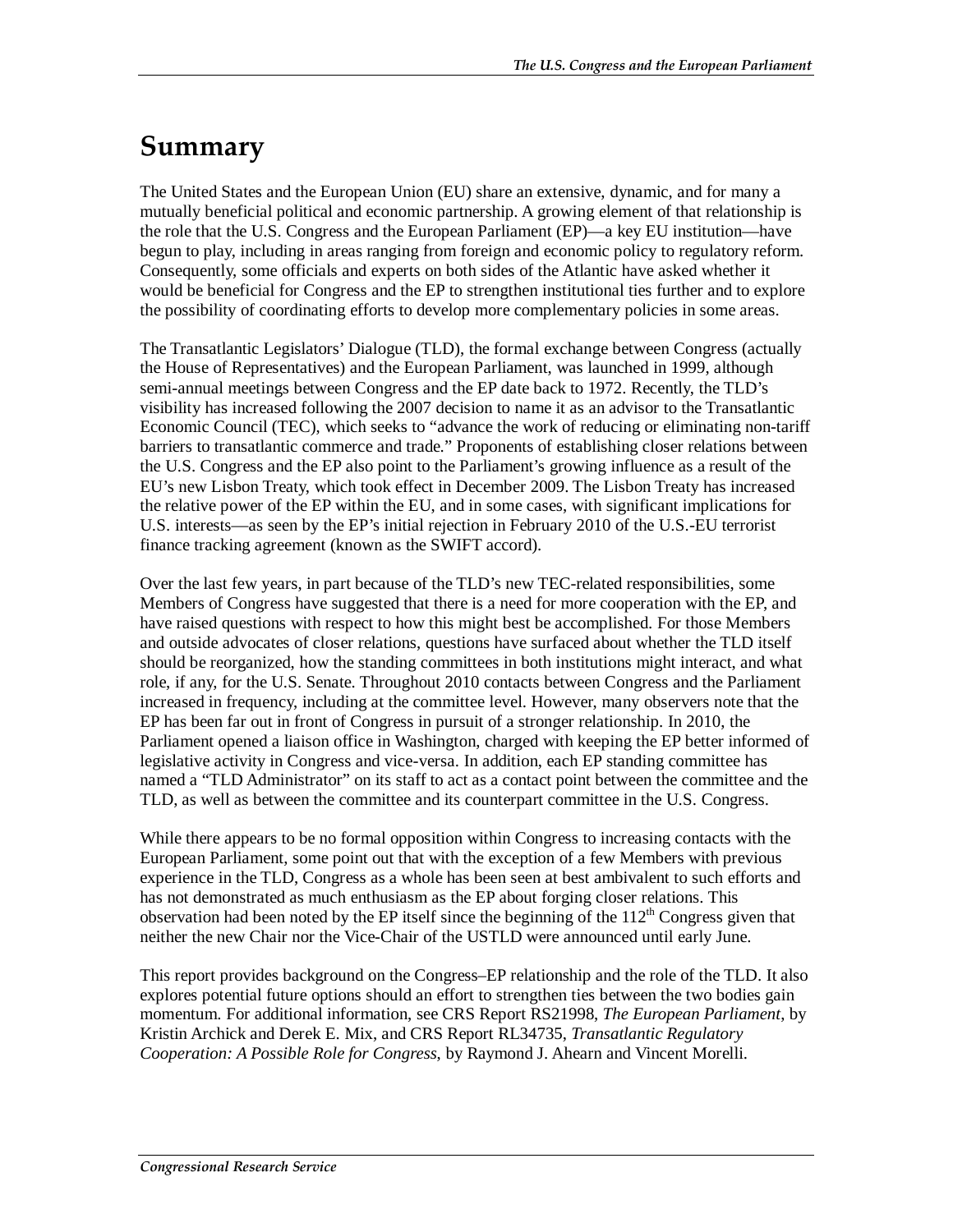# **Contents**

| Development of Relations Between the U.S. Congress and the European Parliament5 |  |
|---------------------------------------------------------------------------------|--|
|                                                                                 |  |
|                                                                                 |  |
|                                                                                 |  |
|                                                                                 |  |
|                                                                                 |  |
|                                                                                 |  |
|                                                                                 |  |
|                                                                                 |  |
|                                                                                 |  |
| 2. Develop Closer TLD Coordination with the Standing Committees and Promote     |  |
|                                                                                 |  |
| 3. Utilize European Parliament Liaison Staff Deployed to Washington  19         |  |
|                                                                                 |  |
|                                                                                 |  |
|                                                                                 |  |
|                                                                                 |  |
|                                                                                 |  |
|                                                                                 |  |

### **Tables**

|--|--|--|--|

### **Appendixes**

Appendix. Comparison of Committees in the European Parliament and the U.S. Congress ........25

#### **Contacts**

|--|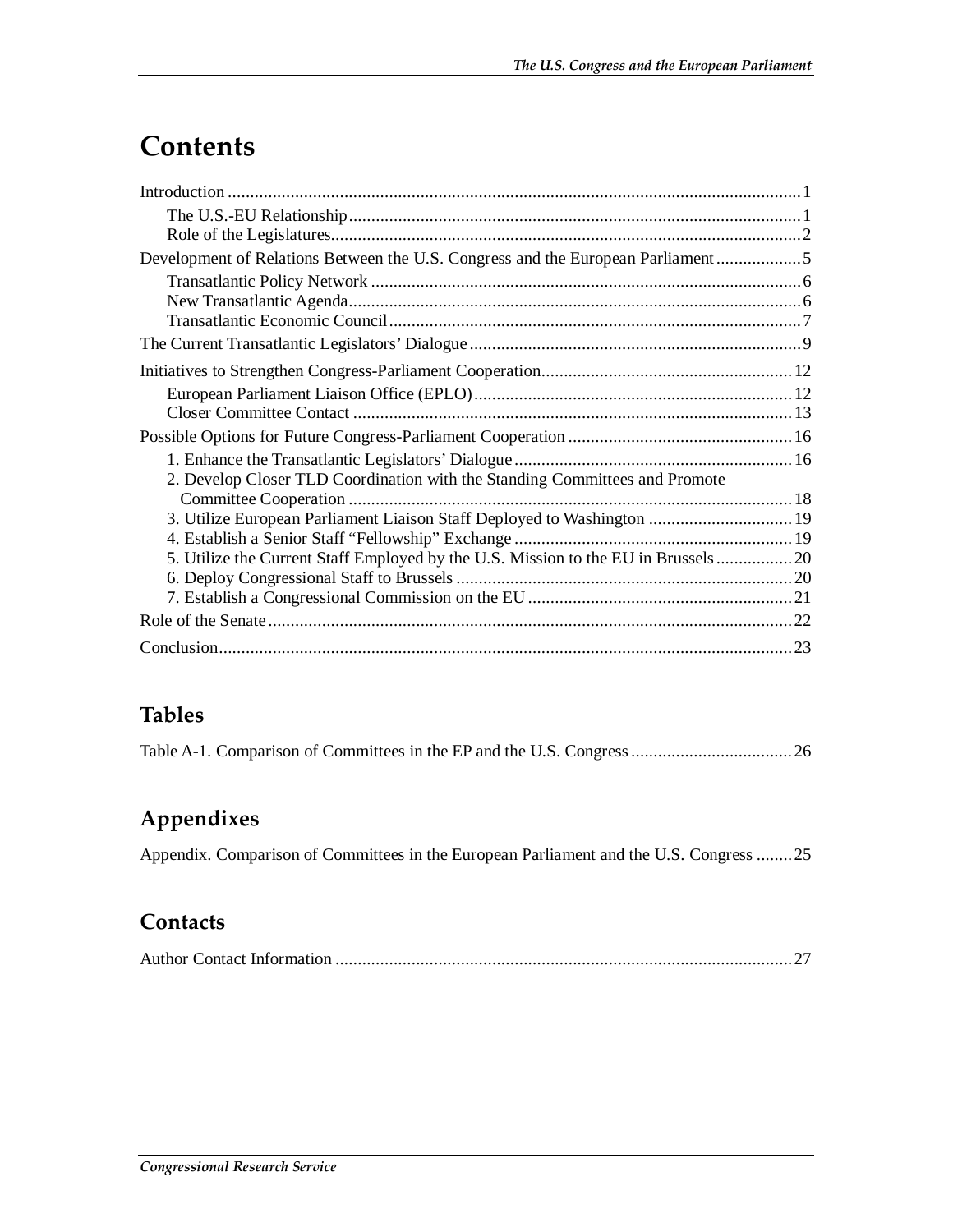# **Introduction**

## **The U.S.-EU Relationship**

The United States Congress and successive U.S. administrations have long supported the European Union (EU) as a way to advance democracy and strong economic partners in Europe. The current 27-member EU is the latest stage in a process of European integration begun in the 1950s to promote lasting peace and prosperity on the European continent.<sup>1</sup> During the Cold War, the United States viewed this European integration project as central to deterring the Soviet threat by securing free markets and engendering political stability in Europe.

Despite the end of the Cold War, many observers assert that the security and prosperity of the United States and the EU remain inextricably linked. Both the United States and the EU face a common set of challenges—from countering terrorism and weapons proliferation to slowing environmental degradation to ensuring the stability of international financial markets—and have few other comparable partners with whom they share such similar interests and values. Proponents of close U.S.-EU ties argue that neither side can adequately address the diverse number of global concerns alone, and that the United States and the EU have a proven track record of working together. For example, the United States and the EU are promoting security in the Balkans and Afghanistan, and have intensified law enforcement cooperation since the 2001 terrorist attacks on the United States, and have been cooperating closely to manage and contain Iran's nuclear ambitions.

Furthermore, the United States and the EU share a huge, mutually beneficial, and increasingly interdependent trade and investment relationship. Despite the recent global economic downturn, the combined U.S. and EU economies account for nearly 54% of global gross domestic product and roughly 28% of global exports and 33% of global imports. According to one recent study, the transatlantic economy generates close to \$5 trillion in commercial sales a year and employs up to 15 million workers on both sides of the Atlantic. Of particular importance is the fact that U.S. and European companies are the biggest investors in each other's markets. In 2010,it is estimated that nearly \$2 trillion (or 52%) of U.S. foreign direct investment (FDI) went to Europe while \$1.4 trillion of EU FDI flowed to the United States.<sup>2</sup> Historically, U.S.-EU cooperation has also been critical in making the world trading system more open and efficient.

At the same time, the U.S.-EU relationship has been challenged in recent years by numerous foreign policy and trade conflicts. U.S.-EU relations reached a historic low in 2003 over the U.S. led invasion of Iraq, which some EU member states supported and others strongly opposed. In the aftermath of this crisis, the former Bush Administration sought to improve cooperation and emphasize areas of partnership with the EU. In the years since, observers point out that U.S.-EU tensions on several key issues, such as Iran and the Israeli-Palestinian conflict, have dissipated. The Obama Administration has also sought to bolster ties with the EU and has introduced some policies that have helped reduce U.S.-EU frictions further; for example, many terrorist detainee

<sup>&</sup>lt;u>.</u> <sup>1</sup> The current 27 members of the EU are: Austria, Belgium, Bulgaria, Cyprus, the Czech Republic, Denmark, Estonia, Finland, France, Germany, Greece, Hungary, Ireland, Italy, Latvia, Lithuania, Luxembourg, Malta, the Netherlands, Poland, Portugal, Romania, Slovakia, Slovenia, Spain, Sweden, and the United Kingdom.

<sup>2</sup> Daniel S. Hamilton and Joseph P. Quinlan, *The Transatlantic Economy 2011*, Center for Transatlantic Relations, 2011.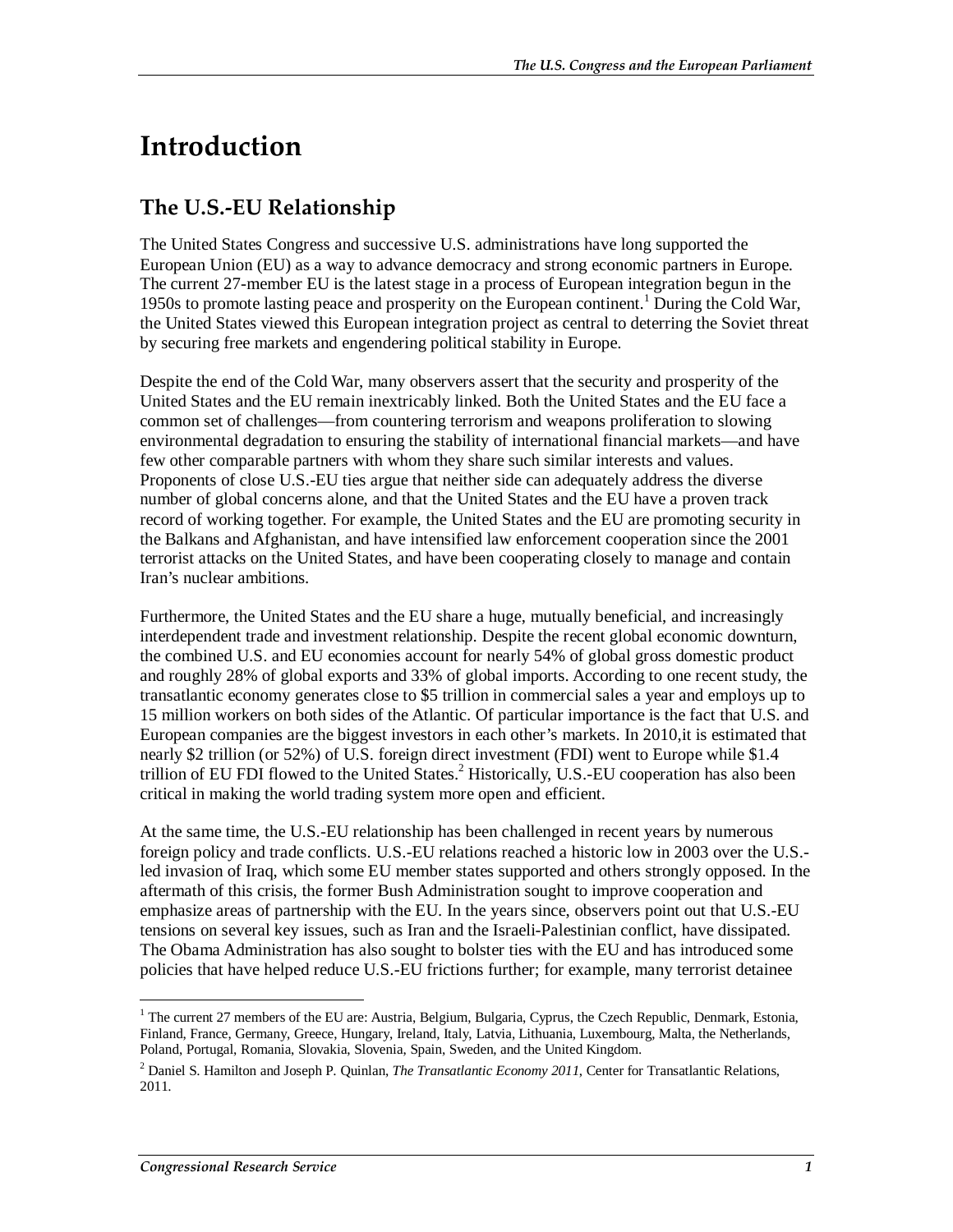and interrogation practices, which the EU had long opposed as degrading shared values, have been reversed. However, U.S.-EU differences in other areas—such as data privacy, climate change, and energy security—persist, as do U.S.-EU trade disputes over poultry, aircraft subsidies, and bio-engineered food products. Regulatory barriers to greater trade and investment also remain, despite efforts on both sides to promote regulatory cooperation.

### **Role of the Legislatures**

In light of both the possible benefits of and challenges to greater U.S.-EU cooperation on a wide array of common political and economic issues, some Members of Congress and their counterparts in the European Parliament (EP) have recently expressed renewed interest in strengthening institutional ties and enhancing cooperation. The EP is a key institution of the European Union and the only one that is directly elected (see "Background on the European Parliament" for more information on the EP). Relations between Congress and the EP date back to 1972, and institutional cooperation currently exists through the Transatlantic Legislators' Dialogue (TLD). However, in recent years, new momentum for boosting Congressional-EP relations has come from the decision in 2007 to name the TLD as an advisor to the Transatlantic Economic Council (TEC), which was created by the United States Government and the European Union at the annual U.S.-EU summit in 2007. The TEC is aimed at reducing remaining non-tariff and regulatory barriers to transatlantic commerce and trade (see "Transatlantic Economic Council").

In addition, proponents of establishing closer relations between the U.S. Congress and the European Parliament point to the EP's growing influence following the entrance into force of the EU's new Lisbon Treaty in December 2009. Most experts agree that the Lisbon Treaty—the EU's latest effort at institutional reform—significantly increases the relative power of the EP within the EU. Among other measures, the treaty further expands the EP's role in the EU's legislative process by giving the EP a greater say over most all legislation passed in the EU, including in sensitive areas such as agriculture and justice and home affairs. The treaty also strengthens the EP's role in the EU's budgetary process, gives the EP the right to approve or reject international agreements by majority vote, and expands its decision-making authority over trade-related issues.<sup>3</sup>

Analysts observe that the EP has not been shy about exerting its new powers, and in some cases, with implications for U.S. interests. In February 2010, for example, the EP rejected a U.S.-EU agreement (known as the SWIFT accord) that would have continued allowing U.S. authorities access to European financial data to help counter terrorism. Prior to the Lisbon Treaty, the EP did not have the authority to veto such an accord. Although the EP eventually approved a new U.S.- EU SWIFT agreement in July 2010, it did so only after several EP demands related to strengthening data privacy protections for EU citizens were agreed to by the United States and the other EU institutions. With the Lisbon Treaty now in force, the EP must also approve a 2007 U.S.-EU agreement permitting airlines to share passenger name record (PNR) data with U.S. authorities as part of the fight against terrorism; some in the EP have long been concerned that the

<sup>&</sup>lt;sup>3</sup> The Lisbon Treaty seeks to reform the EU's governing institutions and decision-making processes in order to enable an enlarged Union to function more effectively. In addition to implementing a number of changes in how the EP and the other EU institutions operate, the Lisbon Treaty seeks to give the EU a stronger and more coherent voice on the world stage and to increase democratic transparency within the EU. For more information, see CRS Report RS21618, *The European Union's Reform Process: The Lisbon Treaty*, by Kristin Archick and Derek E. Mix.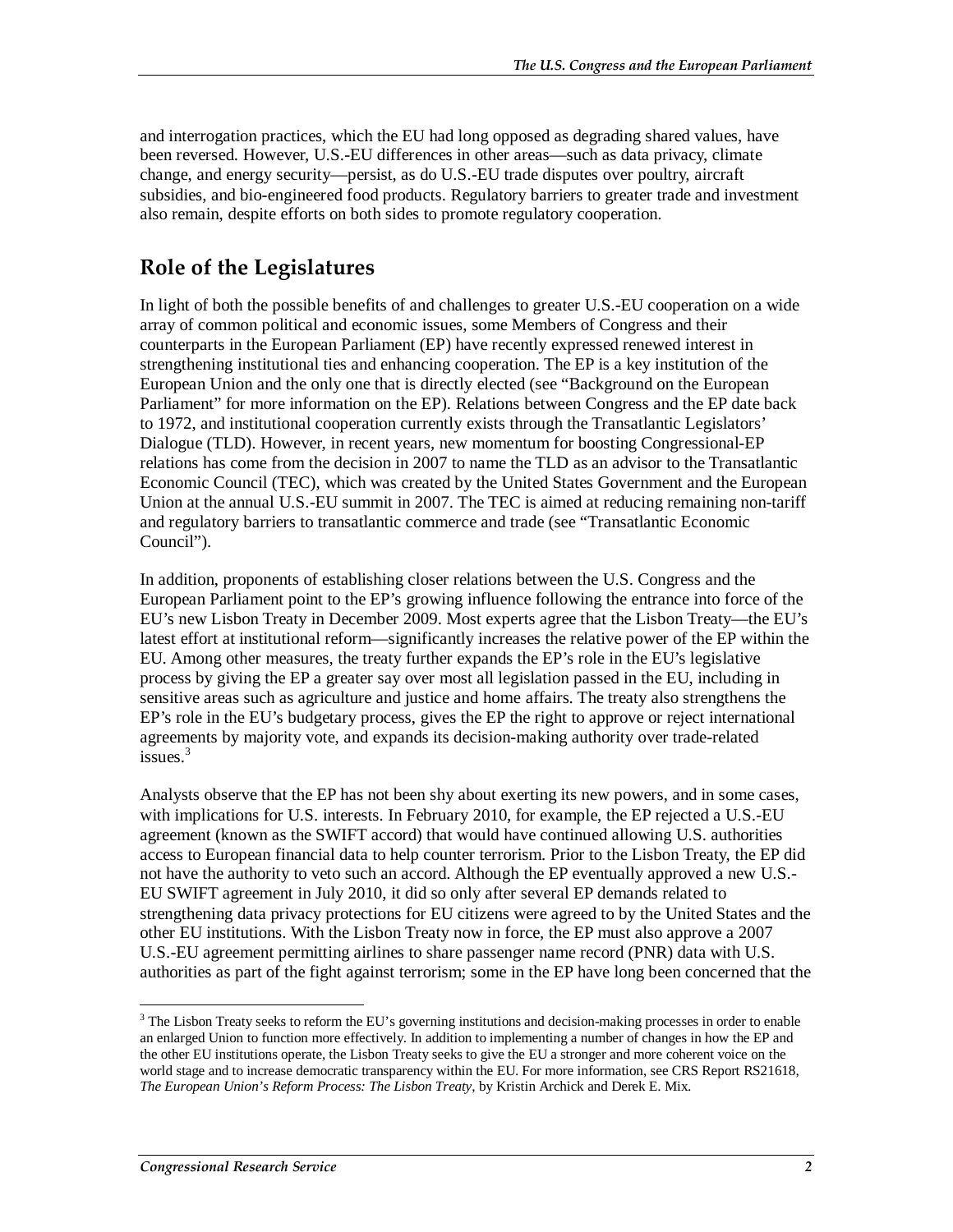PNR agreement does not contain sufficient protections to safeguard the personal data and privacy rights of EU citizens. U.S. and EU officials are currently negotiating some revisions to the 2007 PNR accord in an effort to assuage EP concerns and ensure its approval.

In light of the SWIFT votes and now the PNR issue, U.S. policymakers have taken note that the EP may be an increasingly important actor in the conduct of U.S.-EU relations. In May 2010, U.S. Vice President Joseph Biden addressed the EP in Brussels. In September 2010, in a speech before the Council on Foreign Relations, U.S. Secretary of State Hillary Clinton acknowledged that the EP was now an "influential player." As such, some U.S. officials and analysts suggest that it is in U.S. interests for Congress to forge stronger ties with the EP. In November 2010, U.S. Ambassador to the EU William Kennard asserted that there is an "urgent need to intensify and deepen" the U.S. relationship with the EP, and in particular, that between Congress and the EP.<sup>4</sup> This message may have been heard by Congress but in a different way**.** Recently, resolutions were introduced in both Houses (and adopted in the Senate) effectively stating that Congress would not support significant changes to the PNR agreement—in direct contrast to what some in the EP have been advocating.

Many of those who support Congressional and EP aspirations to bolster relations between the two legislative bodies also point out that, in the past, there have been instances in which legislation passed by either the U.S. Congress or the EP has affected the other side and contributed to U.S.- EU tensions. For example, in 2002, the U.S. Congress passed the Sarbanes-Oxley Act to reform U.S. corporate accounting practices in the wake of a series of scandals at major corporations such as Enron. EU officials objected to many of the provisions of the act, claiming that they did not take into account differences in European corporate governance and financing mechanisms. Meanwhile, some U.S. business interests and exporters have expressed similar concerns about the costs and burdens of new EU regulations, such as those governing chemicals (known as REACH), which took effect in 2007. In 2010, U.S.-EU frictions surfaced over proposed EU legislation to regulate hedge funds and private equity groups; U.S. officials contended that some elements of the initial legislative proposal would make it more difficult for U.S. hedge funds to sell their products in the EU.

Pointing to the above examples, some experts assert that U.S.-EU tensions could have perhaps been avoided—or at least reduced—if both sides' legislative bodies had consulted more ahead of time. Many of this view recommend that the U.S. Congress and the EP should make a more concerted effort to coordinate legislation in some policy areas. In several post-TLD meeting statements, both sides have urged the creation of an "early warning" system that would alert both bodies of potential problems related to legislation working its way through either institution. In addition to financial services and regulatory issues that would be candidates for legislative cooperation, other areas that would possibly benefit from greater consultation and coordination include energy efficiency standards**,** energy security, data protection, and cyber-security**.** More recently, it has been suggested by some that as Congress begins deliberations on the reauthorization of the Farm Bill and the EP begins work on renewing the EU's Common Agriculture Policy (CAP), the two sides should consult and identify common issues in an effort to avoid potential problems that could result from emerging new policies.

-

<sup>4</sup> U.S. Ambassador to the European Union William E. Kennard, "Improving Relations Between the U.S. Congress and the European Parliament: A Call for Action," U.S. Mission to the European Union, November 2010.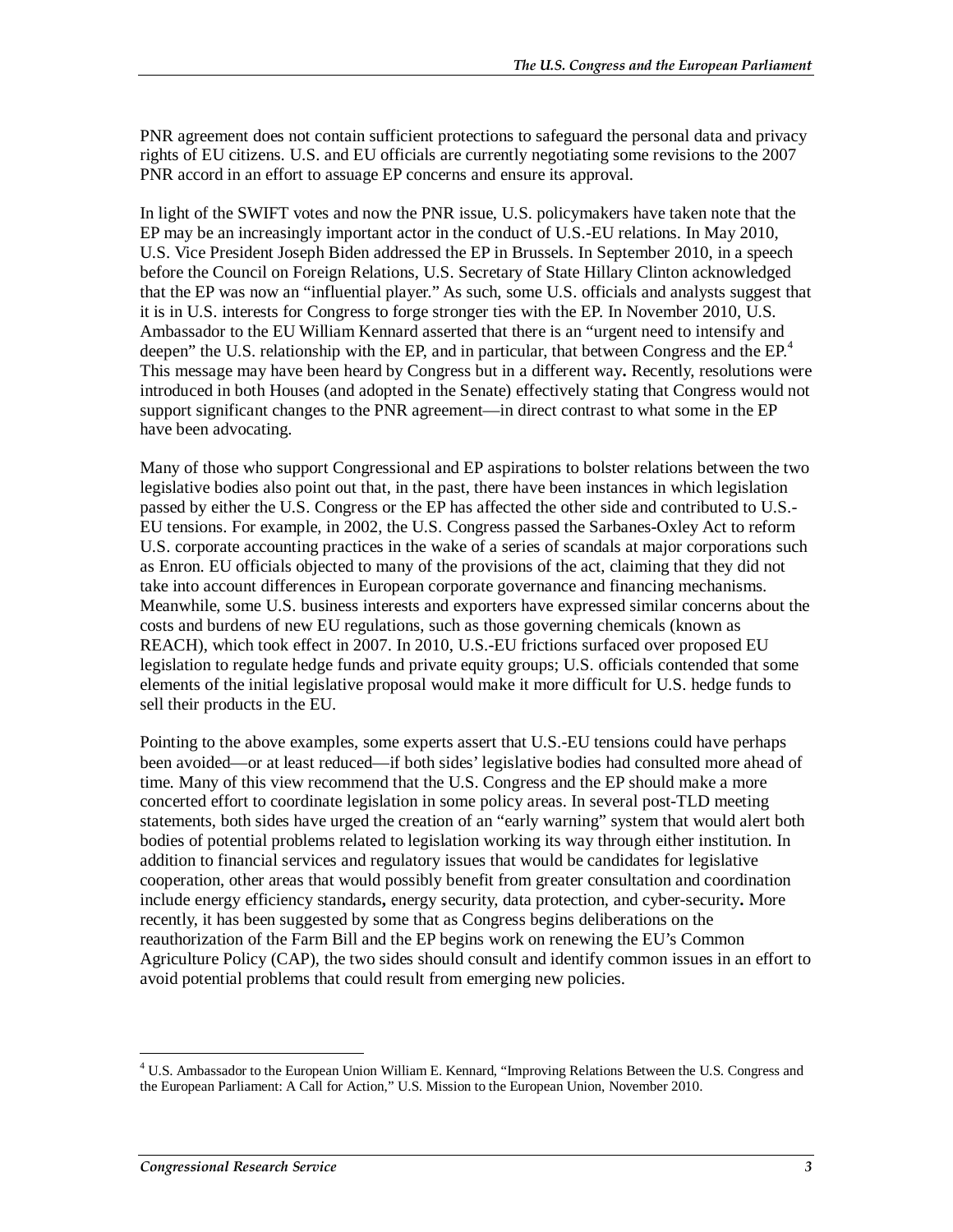Although there has not been a significant movement within Congress to expand Congress-EP relations, those in favor of boosting ties between the two institutions have proposed a variety of possible options for doing so, including increasing staff exchanges and establishing a Congressional liaison office in Brussels. Some have suggested that Congress needs a new, more institutionalized structure to manage its relationship with the EP. Others assert that a new structure is not necessary, but that the existing TLD, especially on the U.S. side, should be enhanced and reinvigorated. (For a more extensive discussion of these options and others, see "Possible Options for Future Congress-Parliament Cooperation".)

#### **Background on the European Parliament**

The 736-member *European Parliament (EP)* is the only EU institution that is directly elected. As such, it represents the citizens of the EU. The EP plays a role in the EU's legislative and budgeting processes, and works closely with the two other main EU bodies: the *European Commission*, which represents the interests of the EU as a whole and essentially serves as the EU's executive; and the *Council of the European Union* (also known as the *Council of Ministers*), which represents the EU's 27 member states. The EP also exercises a degree of supervision over the Commission; it has more limited oversight over the activities of the Council.

The EP has accumulated more power over time. Although the European Commission has the right of legislative initiative in most cases, the EP shares legislative power with the Council of Ministers in many policy areas ranging from economics to the environment to social policy; in such areas, both the EP and the Council must approve a Commission proposal for it to become EU law in a process known as the *ordinary legislative procedure* or *co-decision.* With the entrance into force of the new Lisbon Treaty in December 2009, the Parliament's right of co-decision now applies to the majority of EU legislation (with some exceptions, such as in the areas of taxation and foreign policy).

*Members of the European Parliament (MEPs)* serve five-year terms. Voting for the EP takes place on a national basis, with the number of MEPs elected in each EU member state based roughly on population size. The EP currently has *seven political groups*, which caucus according to political ideology rather than nationality, plus a number of "non-attached" or independent members. A political group must contain at least 25 MEPs from a minimum of seven EU member states. No single group in the EP has an absolute majority, making compromise and coalition-building important elements of the legislative process.

The EP's two largest groups are the center-right *European People's Party (EPP)*, with 265 seats, and the center-left *Progressive Alliance of Socialists and Democrats in the European Parliament (S&D)*, with 184 seats. The other EP groups are: the centrist *Alliance of Liberals and Democrats for Europe (ALDE)*, with 85 seats; the leftist and pro-environment *Greens/European Free Alliance (Greens-EFA)*, with 55 seats; the right-wing, anti-federalist *European Conservatives and Reformists (ECR)*, with 54 seats; the far-left *European United Left/Nordic Green Left (GUE/NGL)*, with 35 seats; and the euroskeptic *Europe of Freedom and Democracy (EFD)*, with 30 seats.

Every two-and-a-half years (twice per parliamentary term), MEPs vote to elect a *President of the European Parliament* to oversee its work and to represent the EP externally. The EP has *20 standing committees* that are key actors in the adoption of EU legislation and *41 delegations* that maintain international parliament-to-parliament relations. A *Secretariat* of approximately 5,000 non-partisan civil servants provides administrative and technical support to the Parliament. MEPs and political groups also have their own staff assistants.

Strasbourg, France, is the official seat of the EP; this location, close to the border with Germany, was chosen to symbolize peace and reconciliation in Europe. Plenary sessions are held in Strasbourg once a month. The work of the EP is also carried out in Brussels, Belgium, where the standing committees meet and where occasional part-plenary sessions are held, and in Luxembourg, where some sections of the EP's Secretariat are based.

On the other hand, although there has not been an observable opposition to such an enhanced relationship, skeptics doubt the utility or need to establish a stronger relationship between the U.S. Congress and the European Parliament. They note that despite the increased powers granted to the EP in the Lisbon Treaty, the two bodies are not exactly comparable. Unlike the U.S. Congress, the EP does not have the right of legislative initiative; in most cases, that right rests with the European Commission, which functions as the EU's executive. And although the EP can accept, amend, or reject proposed EU legislation, it shares these powers with the Council of the European Union (also called the Council of Ministers), which represents the 27 member states.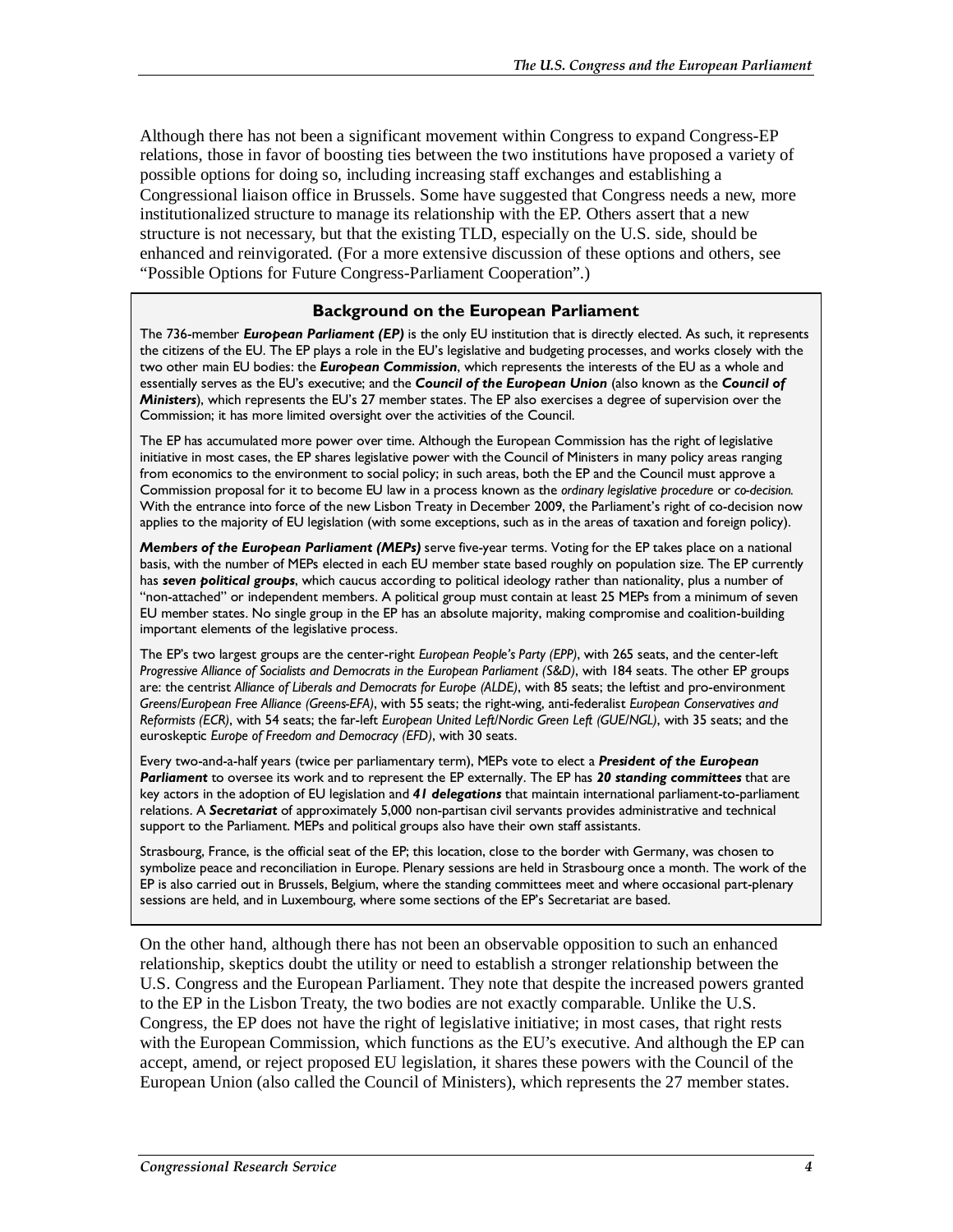Given the structural and procedural differences between Congress and the EP, some question whether the two bodies could effectively work together on legislative issues. In addition, some Members and their counterparts in the EP have very different views on issues such as climate change or energy policy. Moreover, many point out that neither Congress nor the EP would likely be inclined toward devising or approving legislation that takes into account the interests of the transatlantic relationship at the potential expense of their own constituents. Finally, most Members of Congress—other than those involved in the TLD—have not expressed as much interest or enthusiasm as their counterparts in the EP regarding establishing closer legislative coordination or cooperation.

# **Development of Relations Between the U.S. Congress and the European Parliament**

As noted above, formal exchanges between the U.S. House of Representatives and the European Parliament can be traced back to 1972, when a group of Members of the House traveled to Brussels for the express purpose of meeting and exchanging views with the Parliament. At the time, Congress viewed the then-European Community (the precursor to the modern day EU) mostly as a commercial and trade arrangement with the ability to negotiate trade agreements, but the EP was an institution with limited visibility and unknown authority. The first congressional visits to Brussels appear to have been arranged by Members of the House Committee on Ways and Means who were interested in issues such as agriculture subsidies, steel tariffs, anti-dumping initiatives, and general trade-related areas. These initial parliamentary contacts, which only involved the House of Representatives, became known as the United States-European Community Interparliamentary Group. Beginning sometime after these early exchanges, with few exceptions, Members of the House and members of the European Parliament (MEPs) have met formally twice a year, once in the United States and once in Europe.

Given the evolving nature of the transatlantic relationship, and the changes taking place within the EU itself, the purpose and focus of the Congress–EP interparliamentary exchange gradually turned more to a foreign policy agenda dedicated to issues involving the Cold War and the development of the European Union. By the mid-1980s, the responsibility for arranging the U.S.- EP meetings in the U.S. Congress and the formation of the congressional delegations to Europe shifted to the House Foreign Affairs Committee. As historic political events in Europe began to unfold in the late 1980s, the relevance and importance of the Congress–Parliament exchange began to increase under the leadership of former representatives Lee Hamilton, Tom Lantos, and Benjamin Gilman, who were strong supporters of close U.S.-European relations. These Members, along with a handful of others, focused on the implications of the end of the Cold War and the role the EU had the potential to play in the new European landscape; they all believed that Congress ought to try to better understand both the EU as a whole and its legislative process, a feeling that continues to be shared by many, although not all, even today.

Contacts between the U.S. Congress and the European Parliament have been stimulated from time to time by events that have contributed to the slow but steady evolution of ever-closer relations between the two institutions. Three such milestones include the creation of the Transatlantic Policy Network (TPN) in 1992; the launch of the New Transatlantic Agenda (NTA) in 1995; and the establishment of the Transatlantic Economic Council (TEC) in 2007.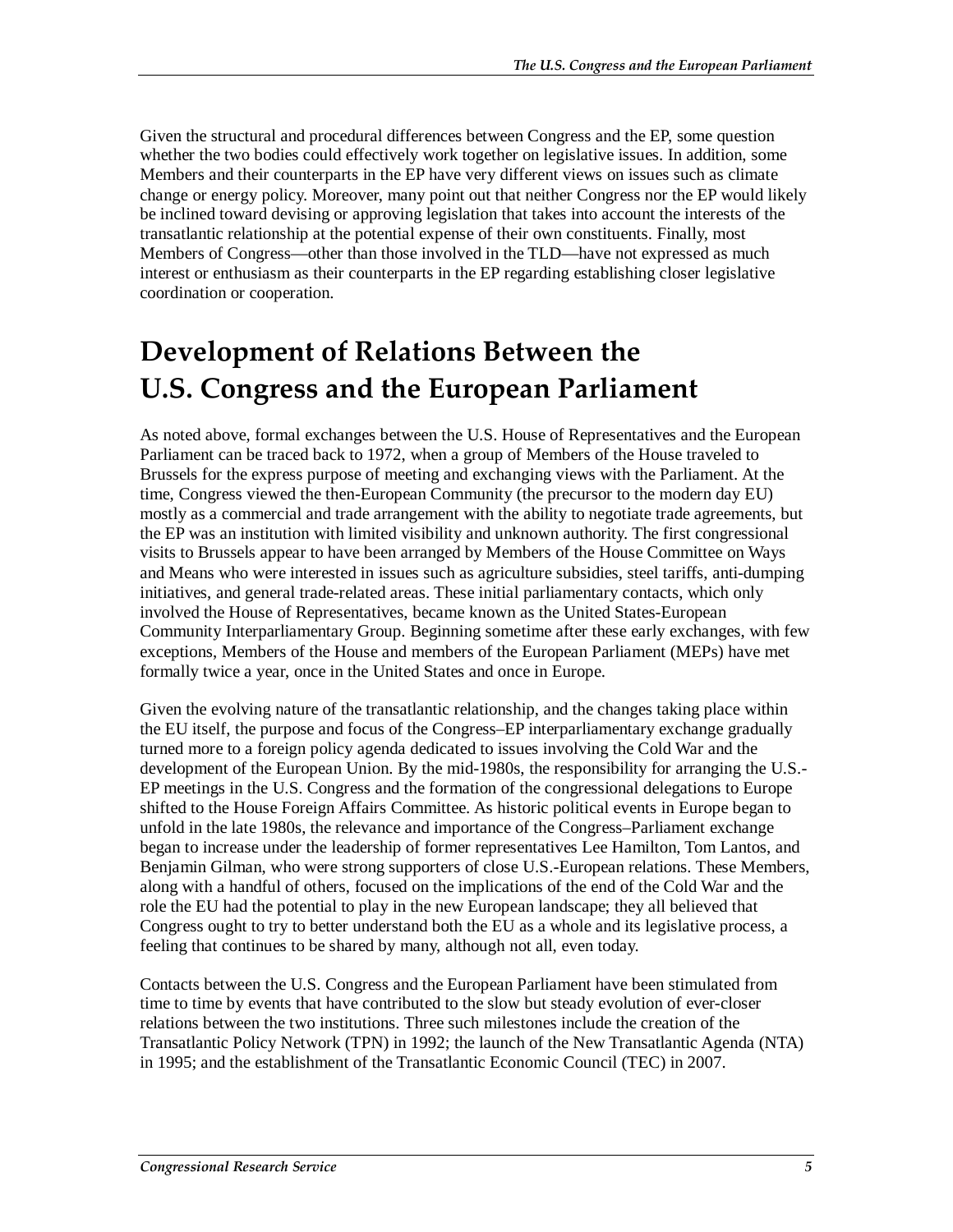### **Transatlantic Policy Network**

The TPN was established in 1992 as a broad-based, multi-party group of EU and U.S. politicians, corporate leaders, influential think tank experts, and academics. It was (and remains) dedicated to encouraging constant dialogue and the maintenance of close personal relationships as a means to help both the United States and the EU identify their common interests and strengthen their partnership. The significance of the founding of TPN was that, for the first time, an outside organization provided a venue—apart from the semi-annual Congress-Parliament meetings where Members and MEPs could study and debate specific issues, exchange views with an eye towards finding transatlantic solutions, and coordinate their actions with other U.S. government officials and EU policymakers.

#### **New Transatlantic Agenda**

Although the United States government and the European Union had been engaged in a political and economic partnership since 1954, the launch of the NTA in 1995 sought to provide a new framework intended to move the relationship essentially from one of consultation to one of joint action in several areas. Often overlooked in the statement outlining the goals and purposes of the NTA was the acknowledgment of the leaders of the United States and the EU that they "attached great importance to enhanced parliamentary links" and agreed to "consult with parliamentary leaders on both sides of the Atlantic regarding consultation mechanisms, including building on existing institutions, to discuss matters related to our transatlantic partnership."<sup>5</sup>

However, implementation of the provisions of the NTA was slow to develop. Even slower was implementation of the decision to consult with parliamentary leaders, in part because Congress and the European Parliament were uncertain on how to define the roles they might play in the NTA. In January 1999, after four years of little or no progress on incorporating the legislatures into a transatlantic decision-making process, and sensing a need to acknowledge the NTA's commitment to include the legislatures, the delegations of the U.S. House and the EP—at their  $50<sup>th</sup>$  meeting—agreed to formalize the dialogue and to change the group's name to the Transatlantic Legislators' Dialogue (TLD). In announcing the formation of the TLD, the two delegations stated that the Dialogue "will constitute the formal response of the European Parliament and the U.S. Congress to the commitment in the New Transatlantic Agenda to enhance parliamentary ties between the European Union and the United States."<sup>6</sup> In response to the decision to re-name the interparliamentary exchange, the U.S. House in November 1999, during consideration of the Consolidated Appropriations Act for Fiscal Year 2000 (H.R. 3194/P.L. 106- 113), amended Section 109(c) of the Department of State Authorization Act for Fiscal Years 1984/1985 (22 U.S.C. 276 note) to officially change the name of the group to the TLD.

Following the introduction of the NTA in 1995, a small minority of representatives in Congress and the European Parliament began arguing for greater legislative involvement in broader U.S.- EU relations, even including participation in the annual U.S.-EU Summit. The formal launch of the TLD provided new impetus for the kind of input these legislators hoped for, and efforts were made on both sides to reinforce the interests of the legislatures in assuming an enhanced role in the transatlantic relationship. Since the 1999 declaration officially establishing the TLD,

 $\overline{a}$ <sup>5</sup> Declaration of the New Transatlantic Agenda at the U.S.-EU Summit, December 13, 1995.

<sup>&</sup>lt;sup>6</sup> Joint statement of the delegations of the U.S. Congress and the European Parliament, January 16, 1999.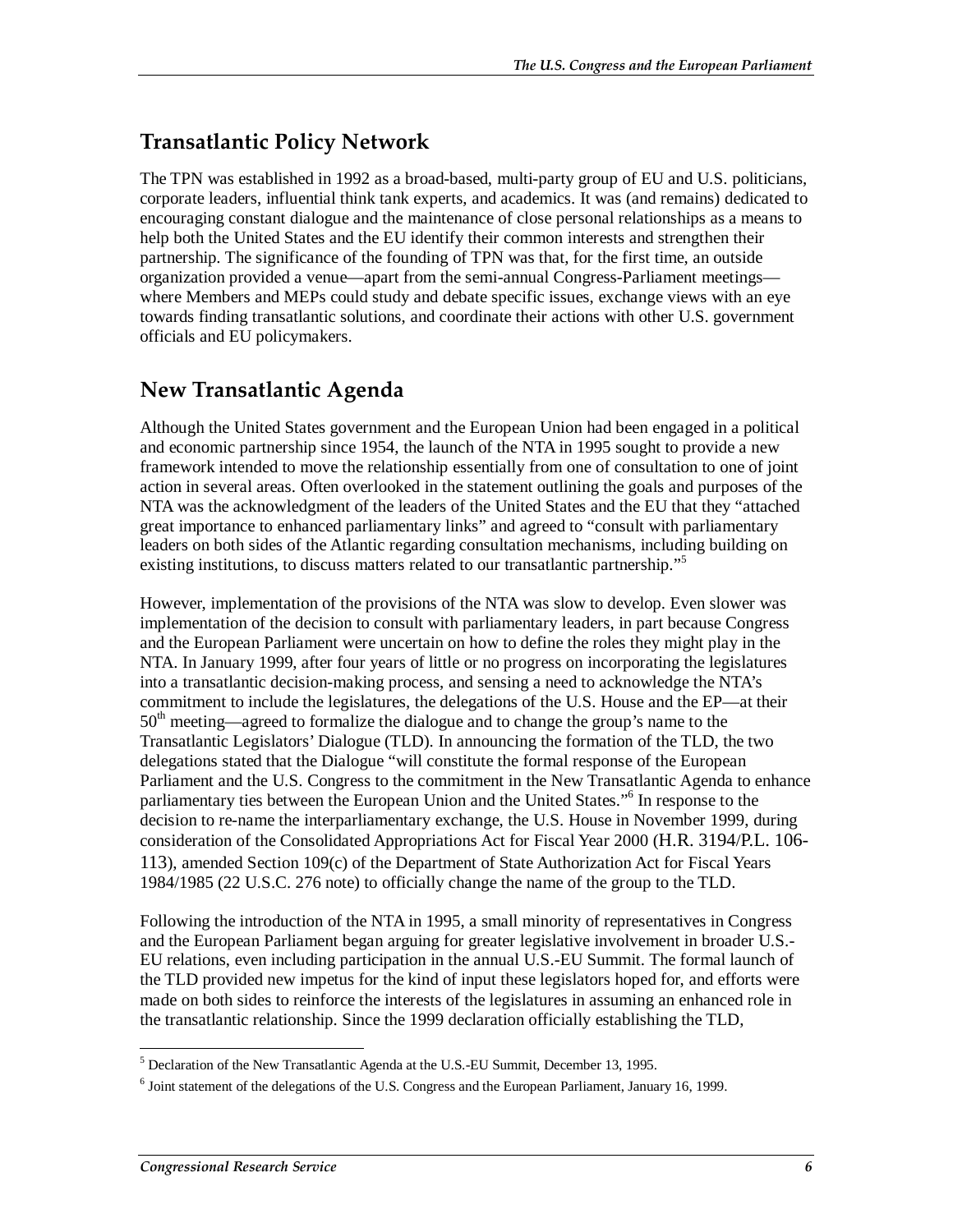numerous pieces of legislation have been introduced and even passed in both Congress and the Parliament expressing the importance of the transatlantic partnership, calling for enhanced dialogue and coordination between Congress and the EP, and asserting that the legislatures should be consulted more closely by U.S. and EU policymakers. In particular, related to the development of the transatlantic economic relationship outlined in the NTA, in 2004 and 2005, the EP and the U.S. House passed resolutions supporting, among other things, the completion of the transatlantic market by 2015. In 2006, the U.S. Senate passed a similar resolution.

Although those legislators dedicated to improving parliamentary input into the U.S.-EU relationship appeared prepared to take on a more substantive role, many observers note that the nature of transatlantic cooperation, the complexities of the issues, the multiple layers of agencies involved, the sometimes slow pace of reform, and the press of normal legislative business, have frequently hindered greater Congress-Parliament participation. To address some of these concerns on the U.S. side, the Chairman of the House International Relations Committee in 2000 created a new subcommittee solely dedicated to Europe. In 2005, several Members of the House agreed to establish a Members Caucus on the EU to consider the wide range of transatlantic political and economic issues. Both of these developments provided new venues for a more focused discussion of U.S.-EU relations among interested legislators. It was also hoped that the subcommittee and caucus would help the TLD to identify new Members with an interest in the EU and to assume a more active role in promoting transatlantic contact and cooperation.

In addition, since 1999 especially, organizations such as TPN, the German Marshall Fund of the United States, the Atlantic Council, the European Institute, and other public policy groups, have become more involved in developing and expanding the transatlantic knowledge-base of Congress and the European Parliament. Such groups hold briefings and host conferences on numerous U.S.-EU issues and promote international travel for Members and staff. Publications, such as the annual transatlantic economic report issued by the SAIS Center for Transatlantic Relations, have brought the importance of the economic dimension of the U.S.-EU partnership to the forefront and often highlight other specific elements of the relationship. All of these efforts have helped Members of Congress and the EP to better understand the nature of the transatlantic partnership, to identify issues of common interest, and to expand contacts and dialogue.

### **Transatlantic Economic Council**

Despite the various measures described above to bolster ties between Congress and the European Parliament, the existence and purpose of the exchange between the U.S. House and the EP—at least on the U.S. side—continued to remain little known or understood, both within and outside the House. This appeared to be disappointing to some Members, MEPs, and other government officials and experts because over the previous decades, many congressional delegations had traveled to Europe and several senior Members of the House had participated in exchange activities or knew of the exchange sessions with the EP. For instance, in 1987, then-Speaker of the House Jim Wright attended the interparliamentary meeting in Madrid, and between 1994 and 2000, the Chairman of the House International Relations Committee also served as the U.S. Chair of the interparliamentary exchange with the EP.

However, some suggest that the creation of the TEC has helped elevate relations between the U.S. House and the EP perhaps more than any other previous initiative to strengthen the relationship. In January 2007, upon assuming the rotating six-month presidency of the EU, German Chancellor Angela Merkel proposed further liberalization of transatlantic trade and investment barriers by enhancing the existing cooperation among U.S. and EU regulatory agencies. In part, her proposal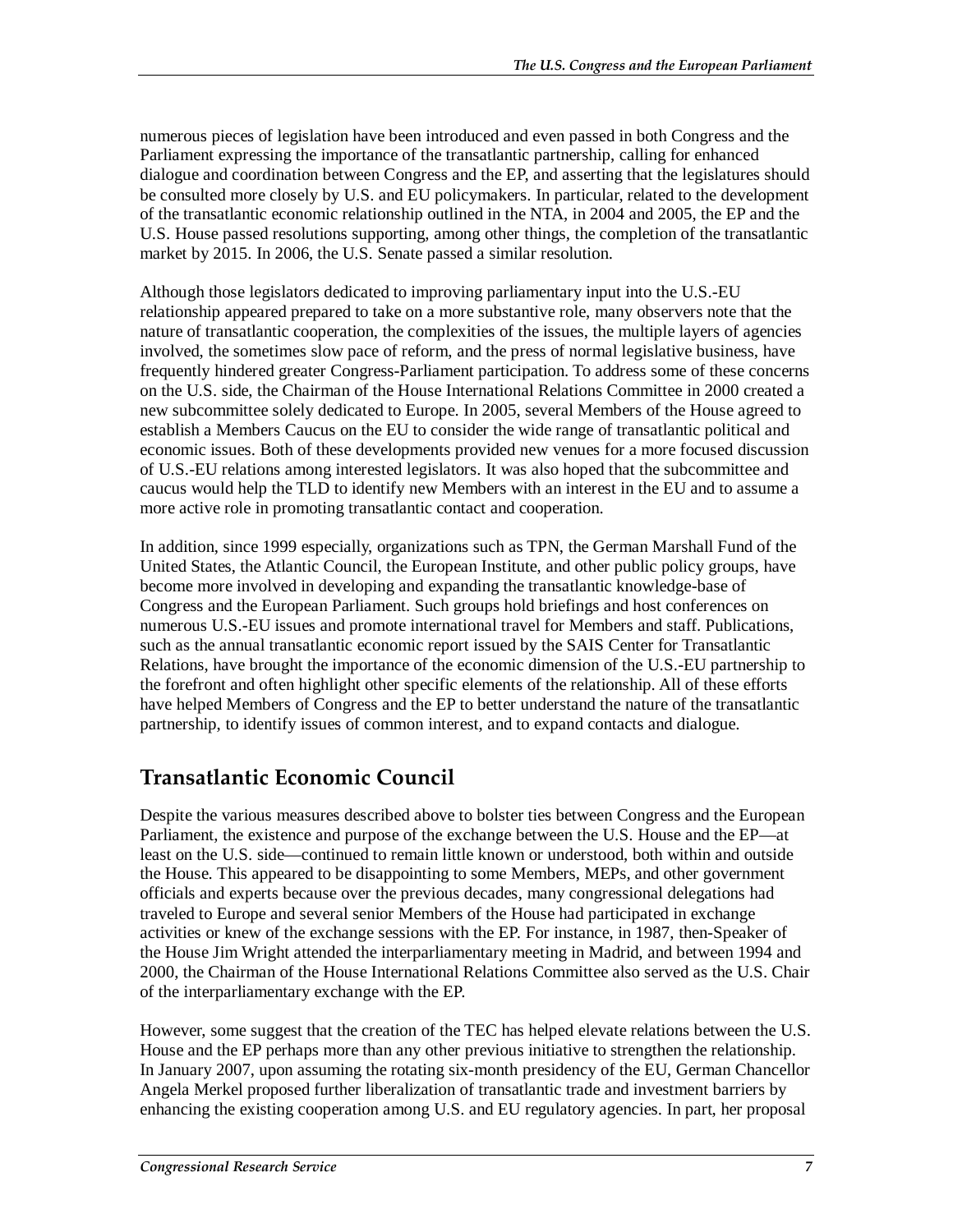was in line with the provision in the New Transatlantic Agenda that called for the creation of a transatlantic marketplace by eliminating or reducing both tariff and non-tariff barriers that hindered the flow of goods, services, and capital between the United States and Europe. Building on the Merkel initiative, the April 2007 U.S.-EU Summit adopted a *Framework for Advancing Transatlantic Economic Integration*. The *Framework* affirmed the importance of further deepening transatlantic economic integration, particularly through efforts to reduce or harmonize regulatory barriers to international trade and investment. The TEC was established as a new institutional structure to advance the process of regulatory cooperation and barrier reduction by encouraging both U.S. and EU regulators to move forward on issues outlined in the *Framework.* It was agreed that the TEC would be headed on both sides by ministerial-level appointees with cabinet rank.

As part of its mandate, the TEC was directed to include a broader participation of stakeholders, including—for the first time in a formal regulatory framework—legislators. In particular, the *Framework* instructed the TEC to establish an "advisory group" that would draw upon the heads of the "existing transatlantic dialogues" to provide input and guidance on priorities for pursuing transatlantic economic integration. The existing transatlantic dialogues included the Transatlantic Business Dialogue (TABD), the Transatlantic Consumers Dialogue (TACD), and the Transatlantic Legislators' Dialogue (TLD).

The lack of knowledge about the TLD seemed to contribute to the surprise of many in the wider transatlantic community when the TEC leadership invited the TLD to be a member of its Advisory Group. In fact, it was unclear that anyone at the White House at the time of the 2007 U.S.-EU Summit contacted the House leadership to inform them a new role was to be asked of the legislative branch. Nor did it appear that anyone had informed the TLD Chairs that the TLD was to be handed a new and possibly far-reaching responsibility—that of formally representing the views of Congress and the European Parliament in the transatlantic economic integration and regulatory cooperation process.<sup>7</sup>

Nevertheless, many supporters of the effort to achieve a more barrier-free transatlantic marketplace believed that ultimate success could not be achieved without the strong commitment and active participation of the U.S. Congress and the European Parliament. Some advocates had long decried the low level of engagement by Congress and the Parliament in the overall economic integration and regulatory cooperation process. As such, proponents of giving the TLD a role in the TEC maintained that through more active oversight, legislators could articulate their support for, or concerns about, a particular regulatory direction before the regulators proceeded too far down the negotiation path. They also asserted that for the U.S. Congress, through its authorization and appropriation roles, Members could prod the regulators to move the cooperative efforts forward and provide the funds necessary to carry out that mandate. Finally, supporters noted that for the European Parliament, the implementation of the EU's new Lisbon Treaty would give the EP more decision-making authority over trade-related issues as well as an enlarged role in regulatory decision-making and oversight.

For those interested in the transatlantic economic relationship, the mandate to include the legislatures in the TEC process generated greater interest in the role that the U.S. Congress and the European Parliament can or should play in regulatory cooperation and convergence. This interest prompted immediate efforts by groups such as the Transatlantic Business Dialogue, the

<sup>-</sup><sup>7</sup> CRS interviews with congressional staff.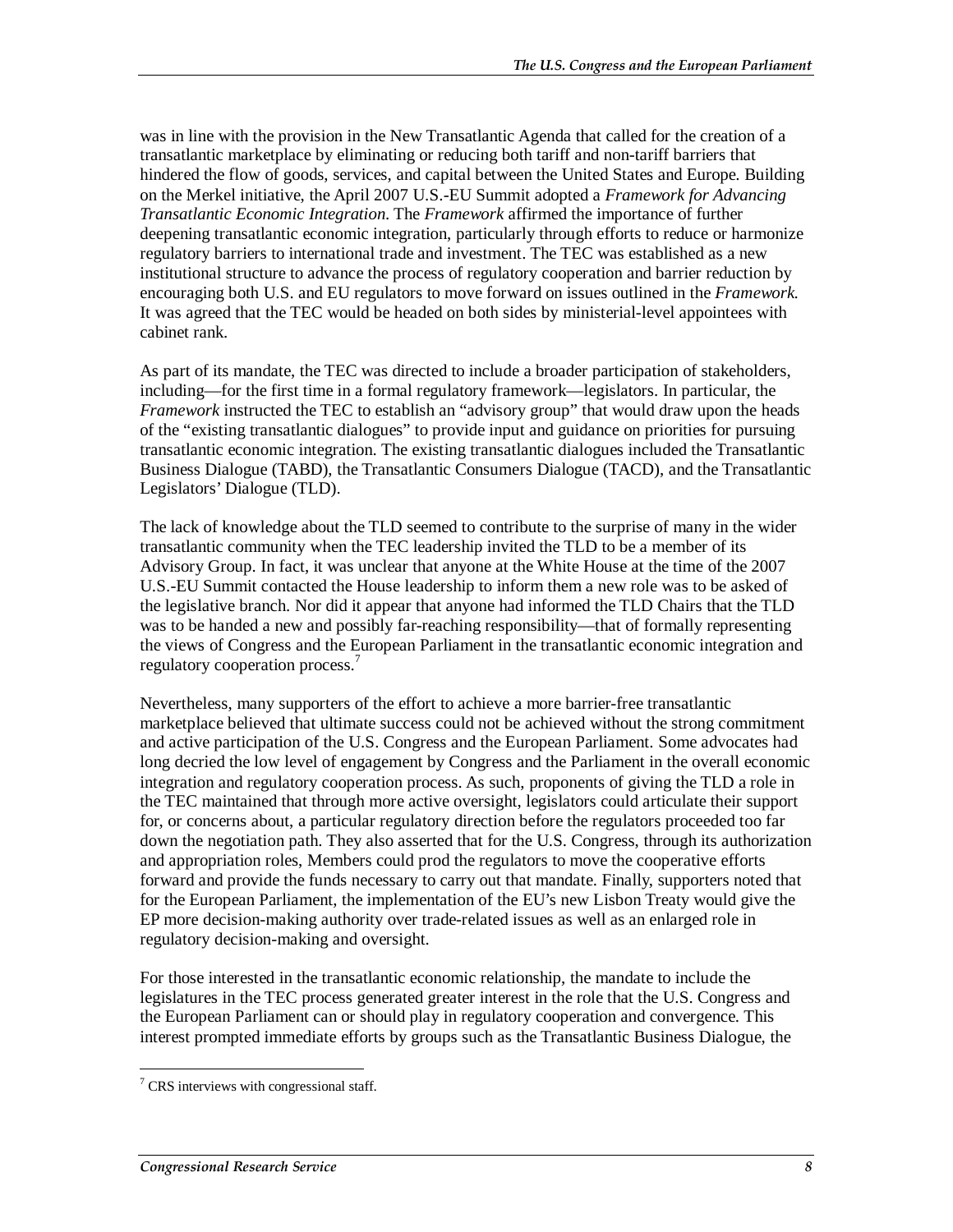U.S. Chamber of Commerce, and the European-American Business Council, among others, to reach out to Congress and Parliament in order to inject more economic and regulatory specificity to the debate. Two recent reports, one co-authored by the Atlantic Council and the Bertelsmann Foundation,<sup>8</sup> and another co-authored by several U.S. and European think tanks entitled *Shoulder* to Shoulder: Forging a Strategic U.S.-EU Partnership,<sup>9</sup> have discussed the parameters that a regulatory cooperation dialogue should take, including how the transatlantic legislatures could play an influential role.

Some observers contend that the attempts by these outside organizations to increase awareness about transatlantic economic and regulatory issues, especially among some U.S. members and committees with relevant jurisdictions, *was* starting to have a some impact on both the narrow regulatory cooperation agenda as well as on the broader legislative relationship between the U.S. Congress and the European Parliament. Many of this view acknowledge that the transatlantic impact of legislation has rarely been a central consideration during the legislative process, whether in Congress or in the EP. Nor do they believe that Congress would submit its own legislative initiatives to any form of a transatlantic impact assessment or cede its authority to react to a national crisis, such as a terrorist attack or banking crisis, without first consulting the EU, or vice versa. However, some assert that efforts to improve congressional and EP understanding of the magnitude of the transatlantic economic relationship, and the increasing dialogue on transatlantic economic integration and regulatory cooperation, have helped to expand the U.S.-EU legislative partnership beyond the TEC-related issues and begun to result in a more notable desire by some in Congress to become more engaged with their counterparts in the EP.

# **The Current Transatlantic Legislators' Dialogue**

Although the creation of the TEC and the appointment of the TLD to its Advisory Group perhaps did more to raise the visibility of the TLD than any other event over the past several years, the TLD remains relatively unknown in the U.S. Congress compared with its status in the European Parliament. Some suggest that a key reason for this disparity can be found in the structure and function of the TLD itself, which differs significantly between the U.S. Congress and the EP.

The European Parliament has a much more structured architecture for its participation in the TLD than does the U.S. Congress. At the start of each new Parliament (the current one runs from 2009- 2014), the EP adopts a resolution proposing a list of interparliamentary delegations and sets the number of MEPs that will constitute each delegation. At present, there are a total of 41 delegations in the Parliament.<sup>10</sup> The largest EP delegation is the Delegation for Relations with the United States (D-US), which currently consists of 53 MEPs. Each political group in the Parliament receives an allocation of delegation seats roughly proportional to its overall size in the EP. For example, the European People's Party (EPP), the largest political group in the EP, has 19

-

<sup>&</sup>lt;sup>8</sup> Resetting The Trans-Atlantic Economic Council, A BluePrint, A Report by the Atlantic Council and Bertelsmann Foundation, October 2009.

<sup>9</sup> *Shoulder to Shoulder: Forging a Strategic U.S.-EU Partnership*, Atlantic Council of the United States, Center for Transatlantic Relations et al., December 2009.

 $10$  The EP's 41 delegations consist of 37 interparliamentary delegations (some are termed either Joint Parliamentary Committees or Parliamentary Cooperation Committees) that maintain relations with countries and regions around the world ranging from Russia to China to the Middle East, and four delegations to parliamentary assemblies (such as the Euro-Latin American Parliamentary Assembly). For a list of current EP delegations, see the website of the European Parliament, http://www.europarl.europa.eu.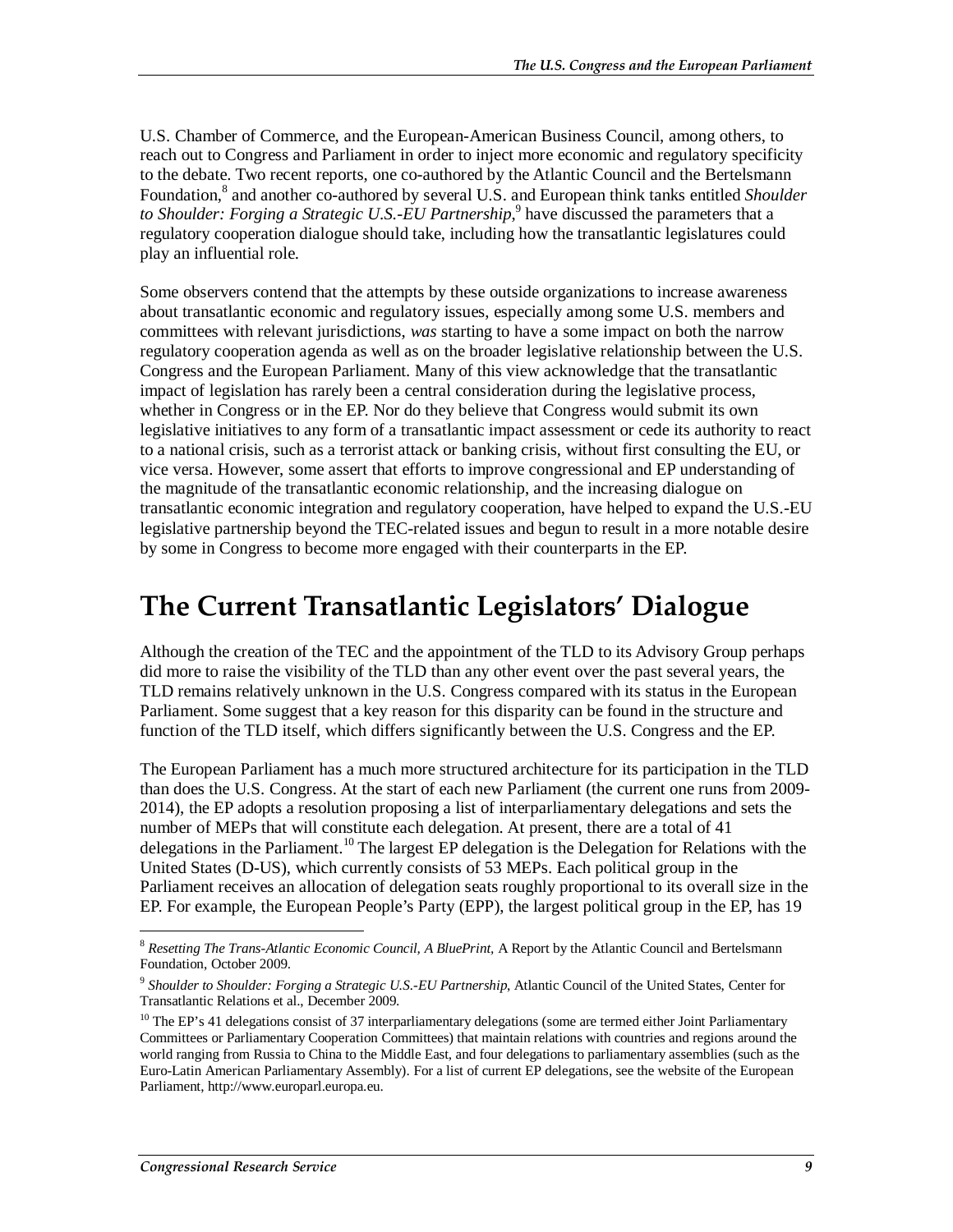seats in the D-US whereas the Europe of Freedom and Democracy (EFD) group, which is the smallest in the EP, has 2 seats. Similarly, each political group receives an allocation of chairmanships/vice-chairs of the various delegations, with the largest group having the first choice of chair. In 2009, the EPP selected the chairmanship of the D-US as its first choice and named Elmar Brok, a German MEP, as Chair. MEPs are appointed to the delegation for the full five-year term of the Parliament. The D-US meets on a periodic basis to discuss a wide range of issues involving the transatlantic relationship as well as the upcoming TLD meetings.

In the EP, participants in the semi-annual TLD meetings are drawn from the D-US delegation. EP representation in the TLD (EUTLD) is led by a Steering Committee consisting of the Chairman and two Vice-Chairs of the D-US and ten MEPs who are the chairs of various EP standing committees ranging from International Trade to Environment, Public Health and Food Safety. The EUTLD Steering Committee is co-chaired by the Chairman of the D-US (Brok) and the Chairman of the Foreign Affairs Committee (Gabriele Albertini, an Italian MEP also in the EPP group), who lead the EUTLD delegation when it meets with its U.S. counterpart. The Steering Committee coordinates all activities of the TLD, ensures that there is broad representation of MEPs from the EP's committees at the TLD meetings, and reports to the D-US on its activities. The number of MEPs attending the annual TLD meetings is not limited and has often exceeded 20 members.

On the U.S. side, the Transatlantic Legislators' Dialogue is one of 13 Parliamentary and Commission Groups operating in Congress. Unlike some of the other exchanges, such as the NATO Parliamentary Assembly (NATOPA) or the British-American Parliamentary Group (BAPG), which also include the Senate, U.S. representation in the TLD (USTLD) is from the House only. In addition, the USTLD is not statutorily authorized, although it is authorized to receive funds each year to support its activities. Thus, while the NATOPA and the BAPG are authorized by statute to include a total of 24 official delegates (12 each from the House and Senate that are appointed by the Speaker of the House and the Senate Majority Leader respectively), the TLD has no specified number of participants and no Speaker appointment.

Furthermore, official U.S. delegates of the statutorily authorized parliamentary exchanges are appointed for the duration of each Congress. The USTLD, by contrast, has no fixed term for its participants. Traditionally**,** the Chair and Ranking Member of the House Foreign Affairs Committee appointed the USTLD's Chair. In the  $112<sup>th</sup>$  Congress it appears that the Chair (currently Representative Stearns, FL) was appointed by the Speaker, with the possible concurrence of the Chair of the Foreign Affairs Committee; the Vice-Chair (currently Representative Loretta Sanchez, CA) was appointed by the Minority Leader and the Ranking Member of the Foreign Affairs Committee**.** There is no formal nomination of any other USTLD delegate. Many Members have attended past meetings, but participation in the USTLD—at least until recently—often seemed to be on an ad hoc basis, with little continuity of participants and, in some instances, largely dependent on the ability of the USTLD Chair to convince members to attend the semi-annual meetings.<sup>11</sup> Moreover, the USTLD has no equivalent "Steering Committee". While some observers have suggested that the EU Caucus in the House serve as the umbrella organization from which TLD delegates could be drawn, there has been little association between the two, even though several Members of the House participate in both the Caucus and the TLD.

<sup>-</sup> $11$  CRS interviews with congressional staff.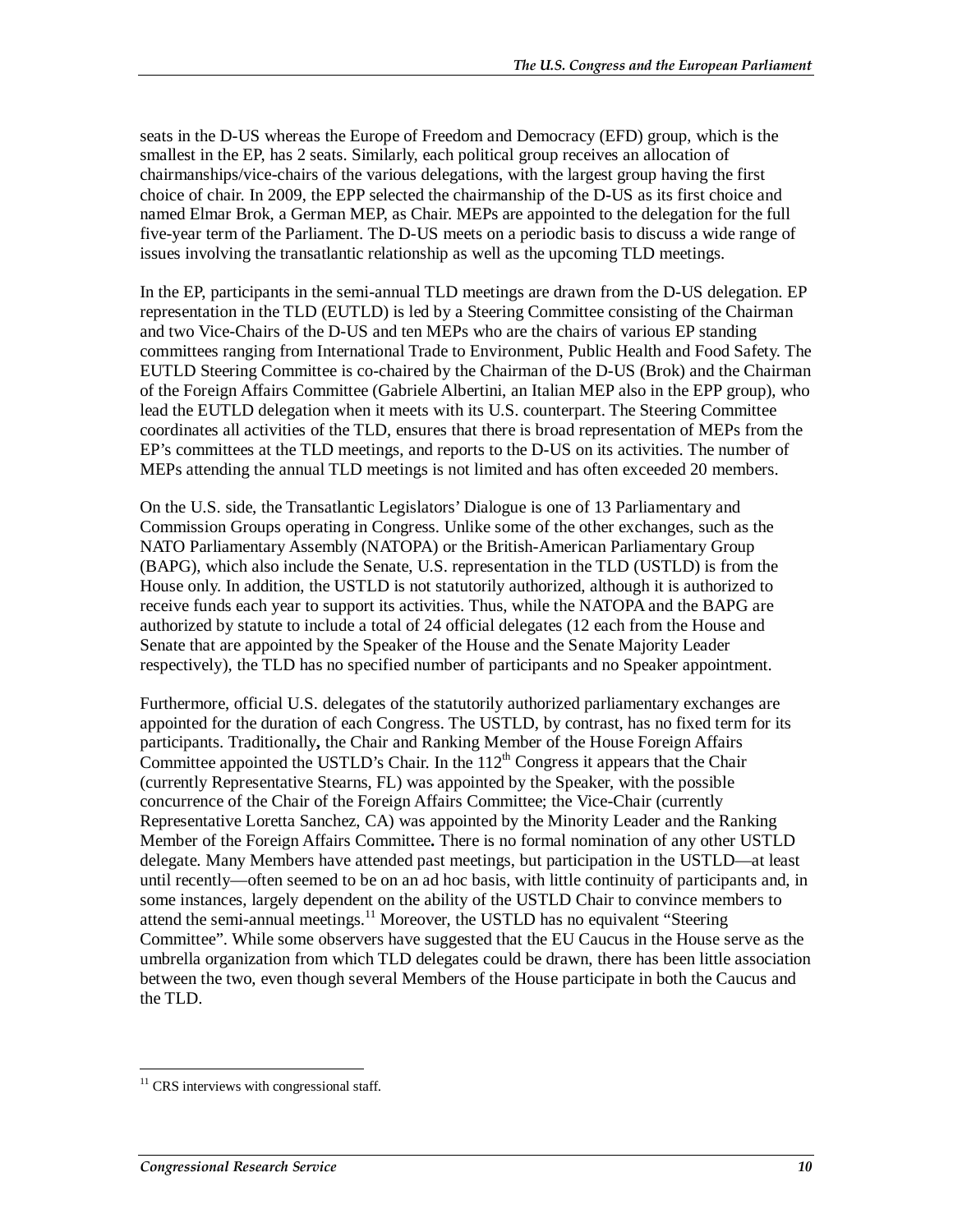Although U.S. member participation in TLD sessions during the  $111<sup>th</sup>$  Congress appeared to have reached a higher level of continuity, there is still concern among some observers that the TLD could continue to have difficulty attracting and maintaining a broad group of Members willing to participate on a regular basis. TLD supporters worry that the lack of sustained U.S. member participation hinders the development of personal relationships between legislators, seen as essential for a truly frank and open exchange of views and as necessary ultimately for greater legislative consultation and coordination. Similarly, while the EUTLD has representation from most of its key parliamentary committees, the USTLD is not structured to guarantee the inclusion of Members from all of the major congressional committees. Combined with the uncertainty over which Members will actually participate in the U.S. delegation each time the TLD meets, some MEPs have observed that the TLD sessions do not necessarily provide them with good U.S. contacts on matters of interest to them. Many in the transatlantic business and consumer communities—who are the TLD's partners in the TEC—also appear frustrated that there is no permanent list of USTLD delegates with whom they can meet on a regular basis to discuss issues related to the TEC and the regulatory agenda.<sup>12</sup>

Another difference between the U.S. Congress and the EP in relation to the TLD involves staffing. Traditionally**,** on the U.S. side, there have been three principal staff designated as the "U.S. secretariat" for the TLD: an administrator and one representative from the majority and minority. These staff are part of the House Foreign Affairs Committee structure and usually have large portfolios with many responsibilities beyond the TLD. Observers note that the Foreign Affairs Committee staff are highly professional, knowledgeable of transatlantic relations, and provide sufficient support for most security and foreign policy-related discussions at the TLD meetings. However, these same observers also point out that none of the key items on the U.S.- EU economic or regulatory agenda are ones that fall under the jurisdiction of the Foreign Affairs Committee.

In the view of many experts, it would likely be a real stretch to expect that Foreign Affairs Committee staff who are responsible for following issues and events in places ranging from Russia to Kosovo to Eurasia can somehow also find the time to become proficient on automobile crash testing, container scanning, toy safety, or hedge fund transparency. And, realistically, neither the Foreign Affairs Committee nor the USTLD Chair and Vice-Chairs could hire a whole cadre of staff with the kind of expertise needed to be responsive to the various issues under consideration by the TLD, particularly those in the TEC process. Although non-foreign policy matters are usually included in the TLD meeting agenda, it does not appear that there is regular contact between USTLD staff and other standing committee staff that would allow for coordination of issues and committee perspectives beyond foreign policy issues.

The EUTLD is also staffed by a secretariat, which includes six permanent EP staff dedicated to the coordination and operation of the TLD alone. Recently, the EUTLD secretariat has worked with the secretariats of the EP standing committees to designate a TLD Administrator for each committee; these Administrators are intended to act as interlocutors between the committees and the TLD, helping the TLD secretariat to identify issues that should be placed on the TLD meeting agenda and promoting greater coordination of views and positions. In the EP, the D-US falls under what is known as the Directorate-General for External Policy (DG-EXPO), which provides professional support for the EP committees on Foreign Affairs, Development, and International Trade, as well as for all of the EP delegations. The DG-EXPO also includes a Policy Department

<sup>-</sup> $12$  CRS interviews with representatives of the business community.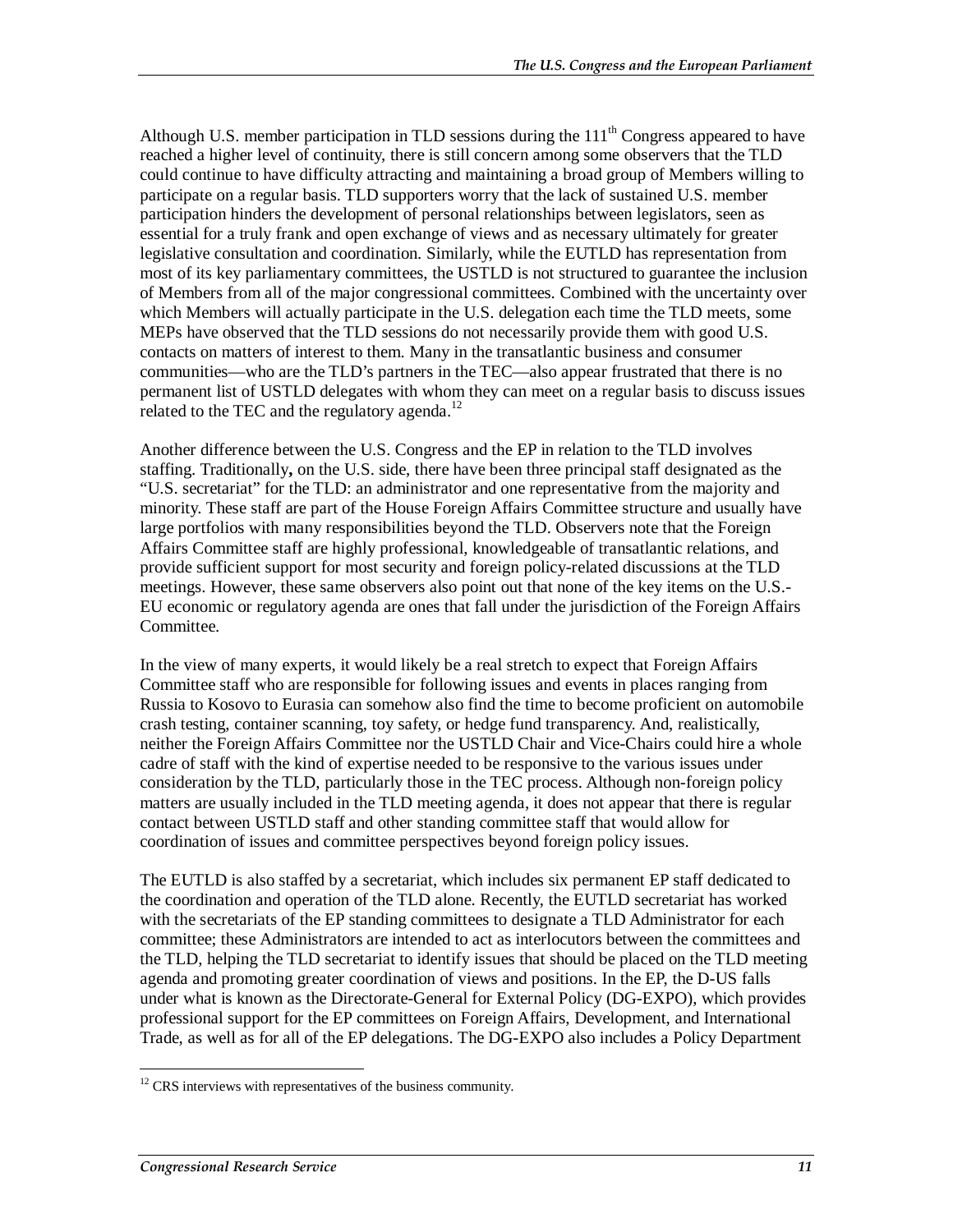whose staff provide research and background information for the delegations and committees, including the EUTLD.

# **Initiatives to Strengthen Congress-Parliament Cooperation**

Since the launch of the TLD in 1999, there have been numerous calls on both sides of the Atlantic to find ways to develop even closer cooperation between Congress and the EP. Some in the European Parliament have gone so far as to suggest the creation of a transatlantic parliamentary assembly consisting of Members of Congress and the Parliament that would share joint responsibility for addressing issues of mutual interest through both oversight and legislative mechanisms. While this proposal has not found any support in the U.S. Congress, there have been two recent developments that have enhanced the opportunity for both legislatures to explore ways to work more directly with each other on selected issues.

#### **European Parliament Liaison Office (EPLO)**

As noted previously, although contact between Members of the U.S. House and the EP had taken place since 1972, some in the Parliament have been increasingly interested in developing relations with a broader audience in Congress. In 1984, then-EP President Klaus Haensch put forward a proposal in which he argued that it was important for MEPs to liaise directly with their counterparts in Congress, and suggested that the Parliament should have its own representation in Washington. This idea, in one form or another, has been part of the European Parliament's effort to establish "co-equality" with the U.S. Congress. However, it was only recently that the concept began to gain significant momentum. In 2006, MEP Elmar Brok, who was rapporteur for the EP's Committee on Foreign Affairs at the time, prepared a Parliament report on "improving EU-U.S. relations." Mr. Brok's report expressed a desire that the "EP budget for 2007 should establish a permanent post in Washington so that the Parliament and the Transatlantic Legislators' Dialogue (TLD) may maintain permanent contact with the U.S. House of Representatives and the Senate."

On March 26, 2009, the EP adopted a resolution on the state of transatlantic relations.<sup>13</sup> In that resolution, the Parliament restated a long-held view that the U.S. Congress and the EP should continue to develop a closer working relationship with respect to legislative initiatives in each others' institutions, should enhance cooperation between legislative committees, and should create a reciprocal "early-warning" system in order to identify potential legislative activities that could affect U.S.-EU relations. The resolution further "invited" the EP's Secretary-General to proceed as a "matter of utmost urgency" to implement a decision taken by the Parliament's Bureau on December 11, 2006, to open a parliamentary office in Washington and to deploy officials to serve as the EP's legislative liaison to the U.S. Congress, a responsibility that had up to that time been entrusted to the European Commission's Washington delegation.<sup>14</sup>

<sup>-</sup><sup>13</sup> European Parliament resolution (A6-0114/2009) adopted March 26, 2009.

<sup>&</sup>lt;sup>14</sup> As of December 1, 2009, and as a result of the ratification of the EU's Lisbon Treaty, the Commission's Washington office is now referred to as the "Delegation of the European Union."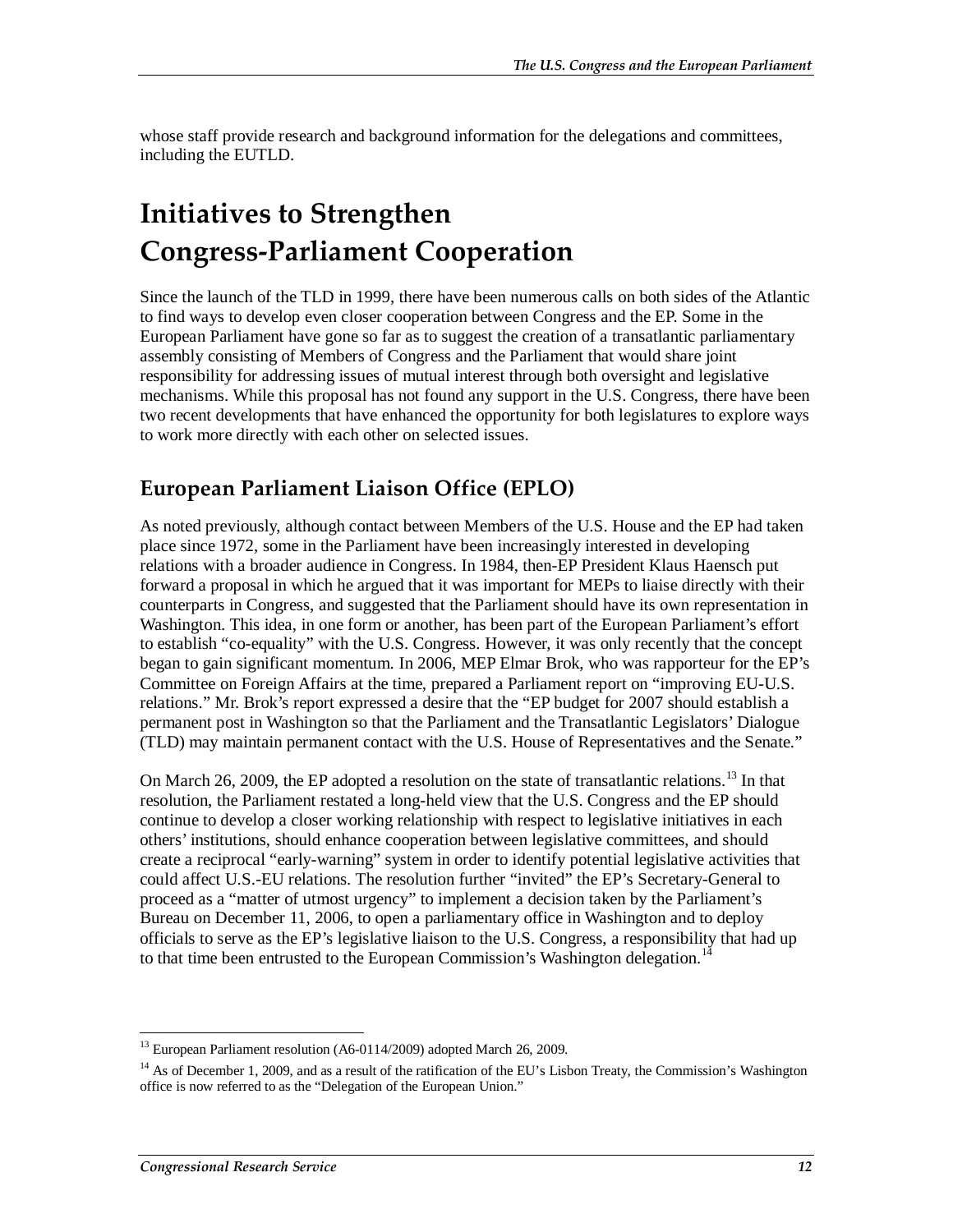On April 29, 2010, Klaus Haensch's vision became a reality when EP President Jerzy Buzek officially opened the EPLO with the U.S. Congress in Washington and named Piotr Nowina-Konopka (former EP Director for Relations with National Parliaments) its first Director. Although the EPLO will develop contacts with a broad array of policymakers, think tanks, and other institutions in Washington, and will serve to facilitate visits by MEPs, the primary mission of the Liaison Office is to "build a network of Congress–Parliament staff who can work together on concrete issues requiring legislative and political cooperation or at least intellectual attention and understanding."<sup>15</sup> The EPLO will report directly to the EP Secretary-General. At the time of its opening, the Liaison Office had three professional and two administrative staff; by the middle of 2011, the EPLO had a total of 11 staff.

Interestingly, the 2009 EP resolution calling for the establishment of the EPLO also included language inviting the U.S. Congress to consider the possibility of setting up its own congressional liaison office in Brussels. The U.S. Congress, through periodic resolutions such as H.Res. 230 adopted in 2007, has long expressed support for closer cooperation between Congress and the EP. Some individual Members have endorsed practices such as instituting a legislative early warning system (often mentioned in the press releases issued at the end of TLD meetings), and a number of Members involved in the TLD appear to support the idea in principle of establishing a congressional liaison office in Brussels. At a December 15, 2009, hearing of the House Foreign Affairs Committee's Europe Subcommittee, the proposal for a Brussels office was raised and received a good deal of attention, including from the Subcommittee Chairman. To date, however, Congress as a whole has not demonstrated significant interest in or enthusiasm about establishing a reciprocal congressional liaison office in Brussels (for more information, see "Possible Options for Future Congress-Parliament Cooperation").

#### **Closer Committee Contact16**

Not long after the TLD was assigned an advisory role to the TEC, it became clear to some including former MEP Jonathan Evans who served as Chair of the EUTLD from 2004 to 2009 that the structure of the TLD was not optimally organized to address the TLD's new responsibilities with respect to regulatory cooperation. Evans, along with some of his colleagues and a number of outside observers, felt that while most Members of Congress and the EP participating in the TLD were well versed to discuss a broad range of foreign policy issues at the TLD meetings, the same could not necessarily be said when it came to talking about more technical regulatory matters. Given the wide array of issues in the regulatory dialogue—including the mutual recognition of accounting standards, supply chain security, copyright and patent protection, preferred traveler programs, cosmetics testing, and medical device certification—an unstructured TLD might find itself further down the learning curve than its transatlantic business and consumer partners in the TEC, thus requiring TLD delegates to spend time catching up on such issues. This, in turn, could present a problem for some TLD participants who might be reluctant to become more specialized in economic and regulatory matters at the expense of other broader transatlantic policy issues. Moreover, such participants would probably not want the TLD to become strictly TEC-issue oriented. As a result, Evans suggested that Congress and the Parliament consider ways to improve direct committee-to-committee contact on specific issues

<sup>-</sup><sup>15</sup> For more information, see the EPLO website, http://www.europarl.europa.eu/us.

<sup>&</sup>lt;sup>16</sup> Judy Schneider, Senior Specialist on the Congress in CRS' Government and Finance Division contributed information on the U.S. committee system for this section. For more information, see CRS Report RS20794, *The Committee System in the U.S. Congress*, by Judy Schneider.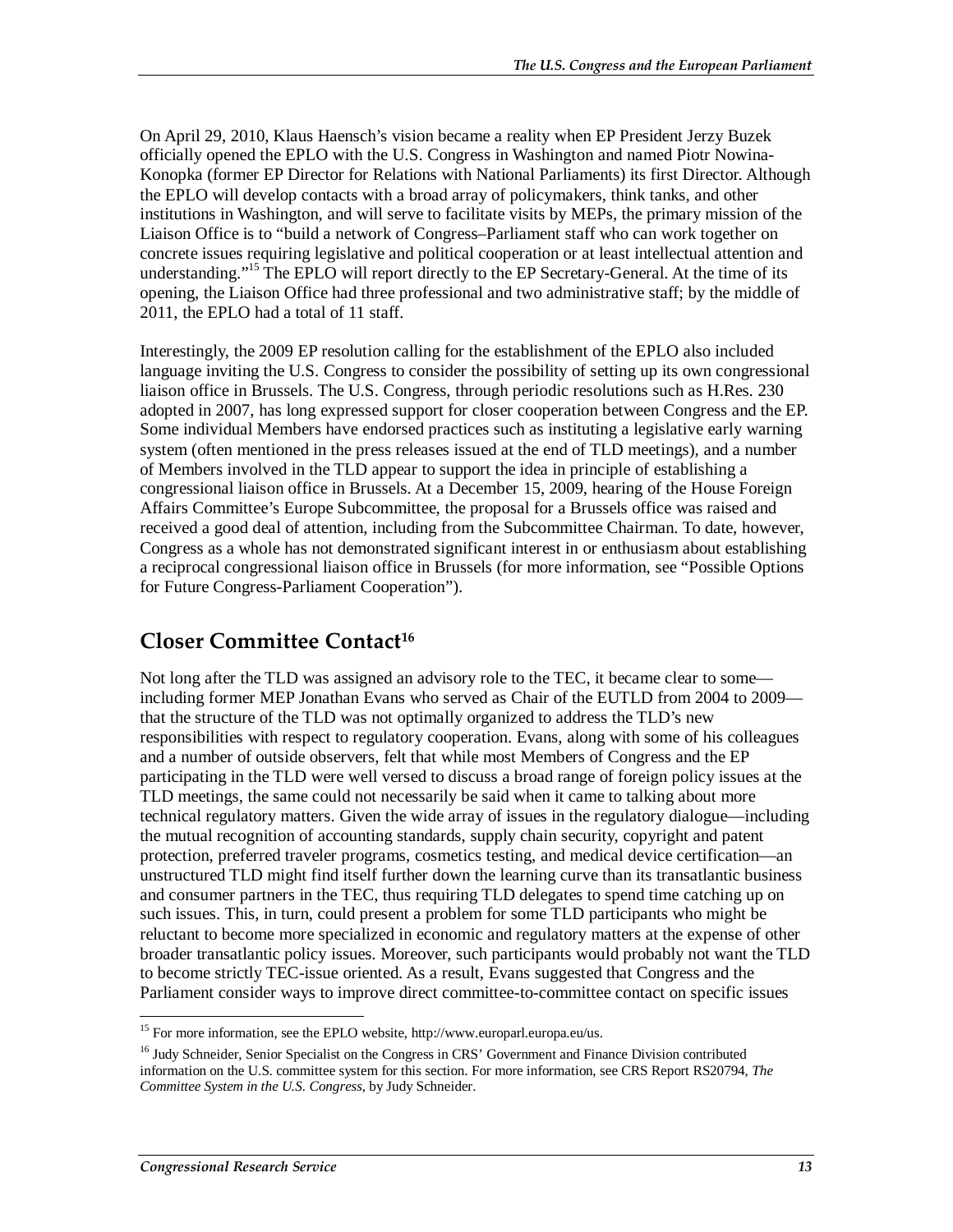and for the TLD to develop mechanisms whereby it could tap the expertise of the committees and their staffs when necessary for the TLD meetings or for the TLD response to the TEC.

Like U.S. congressional committees, EP committees are key actors in the adoption of EU legislation. Currently, the EP has 20 standing committees and 2 "special" committees, which investigate or oversee specific issues for a limited period of time. In the U.S. Congress, the House and Senate have similar lists of standing committees, albeit not exactly the same. Committee jurisdictions are defined by the rules of each chamber and the House and Senate committee jurisdictions are not always parallel. For example, the Senate Agriculture Committee is responsible for child nutrition legislation, whereas that responsibility is handled in the House by the House Education and Workforce Committee (and not the House Agriculture Committee).

Unlike the U.S. Congress, each EP committee has a chairman and four vice-chairmen. The political make-up of the EP committees reflects that of the Parliament as a whole and committee posts are allocated proportional to the respective size of the political groups; for example, the largest group (the EPP) currently chairs nine committees, the second-largest group (the S&D) seven, and the third-largest group (the ALDE) three. Committee activity is a process of coordination among the chair and vice-chairs. In the U.S. House and Senate, all committees are chaired by a member of the majority party and although the minority is often consulted on committee activity, the committee's authority is centered in its chair. In practice, a chair's prerogative includes determining the committee's agenda, deciding when to take or delay action, presiding during meetings, and controlling most funds allocated by the chamber to the committee.

Because of the high volume and complexity of its work, Congress divides its legislative, oversight, and internal administrative tasks among committees and subcommittees. Committees and subcommittees gather information; compare and evaluate legislative alternatives; identify policy problems and propose solutions to them; select, determine the text of, and report out measures for the full chambers to consider; monitor executive branch performance (oversight); and conduct investigations. Subcommittees only have the power and authority granted to them by the full committee. For example, some subcommittees hold hearings, but do not consider legislation. Subcommittees and their areas of responsibility may also change from one Congress to the next. Furthermore, subcommittees cannot report bills directly to the floor. In the Parliament, the work of the committees is much the same, but only one committee—the Foreign Affairs Committee—has subcommittees.

A significant difference between Congress and the EP, however, is the way legislation is handled. In the U.S. Congress, legislation may be introduced by any Member of Congress. In the House, the legislation is referred to a committee based on "primary" jurisdiction. Measures can also be sequentially referred to additional committees, and many measures are referred to more than one panel. In the Senate, measures are referred based on "predominant" jurisdiction and it is rare for measures to be referred to more than one committee.

In the European Union, as noted previously, legislation is first proposed by the European Commission and then submitted to the Parliament and the Council of Ministers. The EP and the Council share legislative authority in most policy areas and must both approve a Commission proposal for it to become EU law. All EU legislation must have its legal basis in the EU treaties (upon which the EU has been built) or in a piece of secondary legislation, and each legislative proposal must cite in its preamble the EU treaty article upon which it is based. (Interestingly, a new rule adopted by the Republican leadership for the  $112^{th}$  Congress would require that all bills introduced should provide the "constitutional authority" for their provisions.) The legal basis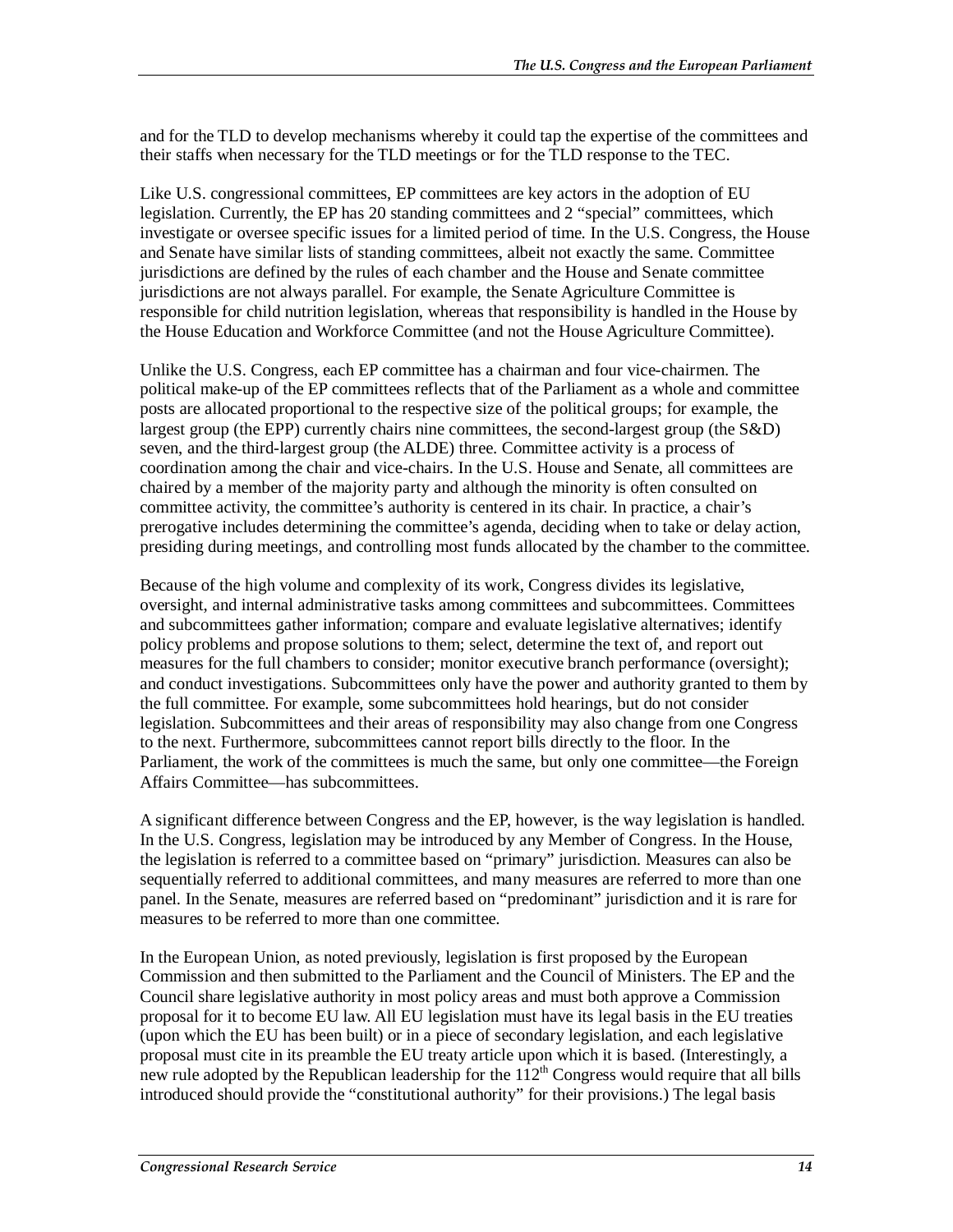determines which committee is deemed the "competent" committee to consider the legislative proposal, as well as the procedure under which the legislation is considered, (i.e., whether the Parliament has the benefit of the "ordinary legislative procedure" (co-decision) whereby it decides jointly with the Council on a proposal presented by the Commission).<sup>17</sup> Under Parliament's rules of procedure, if the designated competent committee wishes to challenge the legal basis of a piece of proposed legislation, it must consult the Legal Affairs Committee.

Once legislation is submitted to the competent committee, the EP committee appoints an MEP as "rapporteur" to draft a report on the legislation under consideration. The rapporteur submits a draft report to the committee for discussion, and the committee votes on and possibly amends the report. This is similar to a congressional committee mark-up of legislation. The committee's report is then considered in a plenary session of the entire Parliament (similar to how legislation is considered by the whole House or Senate), amended if necessary, and put to a vote in the full EP. The Parliament thus adopts its position on the proposed EU legislation.

Observers suggest that differences between the two bodies' legislative processes are a key issue when considering whether the U.S. Congress and the EP can effectively work with each other on matters of common interest that might involve legislation. Given that the European Commission is the originator of EU legislation, coordinating the legislative process between the two legislatures could be difficult especially because the U.S. Congress can introduce legislation and consider it as rapidly or as deliberately as it wishes. To have legislation run parallel in both legislatures, the Commission would probably have to submit a legislative proposal around the same time a similar piece was introduced in either the House or Senate. Although the EP can ask the Commission to introduce legislation on a particular issue that might be under consideration in Congress and that the Parliament believes should be addressed, the Commission can take up to six months to decide whether or not it will submit legislation in response to the EP's request. Even if the Commission decided to comply, the process of developing the actual legislative proposal could take up to one year or longer. Thus, it would require much coordination to have legislation considered on a simultaneous or near-simultaneous basis in both Congress and the EP, as well as a strong political commitment from both sides to do so.

Analysts also note that there are some issues in which the Parliament may have a legislative say, but Congress does not, and vice-versa. For example, when the renewal of the U.S.-EU SWIFT agreement was considered, the Parliament played a key role and rejected the accord initially. Later, after changes were negotiated between the European Commission and the U.S. government, the Parliament held a second vote and approved the agreement. During this whole process, the SWIFT accord was not sent to the U.S. Congress for consideration because it was negotiated by the United States as an executive agreement. Similarly, with the previously mentioned U.S.-EU PNR agreement, the EP will have a legislative role in approving any revised agreement. However, while both Houses of Congress have introduced resolutions expressing concern with any potential changes to the existing agreement, it is not expected to come before Congress for approval; it is a U.S. executive agreement and most experts believe it is unlikely that the Obama Administration would agree to any EU demands that would necessitate changes to U.S. laws**.** Given such differences between the U.S. and EU policymaking processes, some skeptics question whether stronger Congressional-EP relations would add much value. Others

-

<sup>&</sup>lt;sup>17</sup> In some policy areas, such as tax matters, social security, and most aspects of foreign and defense policy, EU member states retain decision-making authority and the Parliament does not have the right of "co-decision," although it may give a non-binding opinion.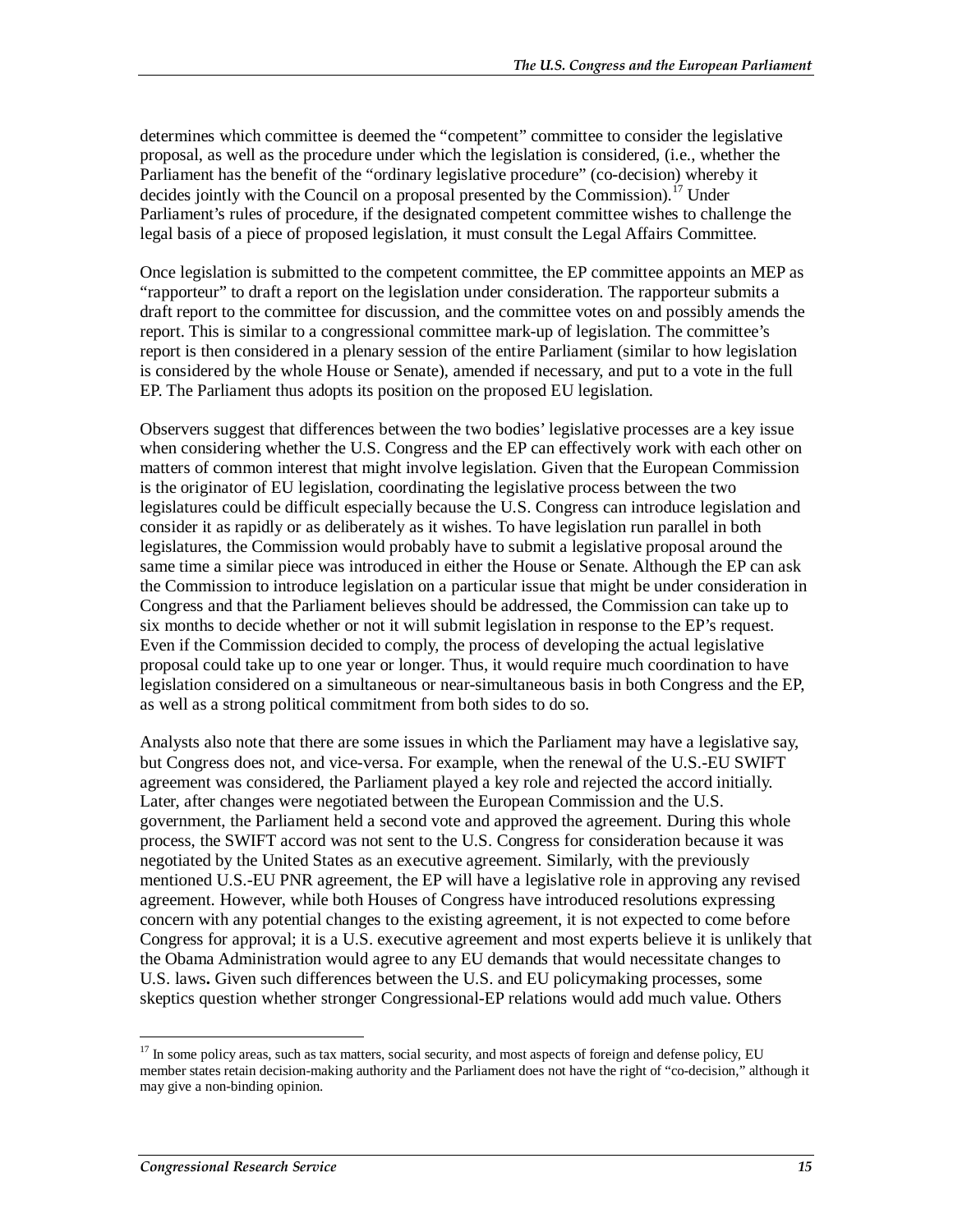contend, however, that even in matters such as the former SWIFT or the current PNR issue—in which one side has a legislative role and the other does not—closer ties and personal relationships between Members of Congress and their counterparts in the EP could help sway the debate and perhaps produce more favorable outcomes.

Despite some differences in the way legislation is handled in Congress and the EP, many experts assert that there appears to be opportunities for committees in both bodies to track what issues are being considered and where interests intersect. Possible mechanisms for doing so include video conferences, joint hearings, delegation visits, and staff exchanges. As mentioned, the EP has already identified "TLD administrators" for each EP committee; in addition to informing the TLD of what issues are under consideration in the committees, it is hoped that these administrators will also become points-of-contact for their counterpart committee staff in Congress. For a comparison of European Parliament committees and House and Senate committees with similar or related jurisdictions, see the **Appendix**.

# **Possible Options for Future Congress-Parliament Cooperation**

As the level of contact between the U.S. Congress and the European Parliament has increased and as more observers begin to advocate for closer cooperation between the two bodies, several ideas have been put forward to help strengthen the overall effectiveness of the Congress-to-Parliament partnership. While the European Parliament has been far out in front of Congress in the pursuit of a stronger relationship, as noted earlier, the U.S. Congress as a whole has not seemed to embrace the need for significantly closer ties. Nevertheless, should Congress deem it worthwhile in the months or years ahead to further develop relations with the EP, there are a number of potential options that could be considered and explored.

Seven possible options for enhancing Congress-Parliament cooperation are discussed below; several focus on the TLD, some are specific to the USTLD, and others pertain to the broader Congress-EP relationship. Some observers suggest that a new structure on the U.S. side is needed to oversee and guide Congress-EP relations. However, others contend that appropriate structures already exist to do this; the U.S. Congress and its committees and subcommittees, the EU Caucus, and the TLD itself provide the necessary structure for managing the Congress-EP relationship. For those of this view, the issue is not necessarily to create a new structure but to try to make the existing structure work more effectively.

### **1. Enhance the Transatlantic Legislators' Dialogue**

For some, the first step in any attempt to boost Congress-EP relations and enhance the effectiveness of the TLD might be to elevate the status of the USTLD by having the TLD formally authorized by statute. Short of that, supporters of this option have suggested that Members of the House could be appointed to the TLD by the Speaker for the full two years of a Congress and the number of U.S. delegates to the TLD could be firmly established (e.g., at 12, with up to eight additional delegation seats open to any Member interested). In appointing Members to the TLD, it has been suggested that the Speaker should ensure representation from a cross-section of standing committees in the House. The proposed list of candidates could be developed through a consultation process between the Chair/Vice-Chairs of the USTLD and the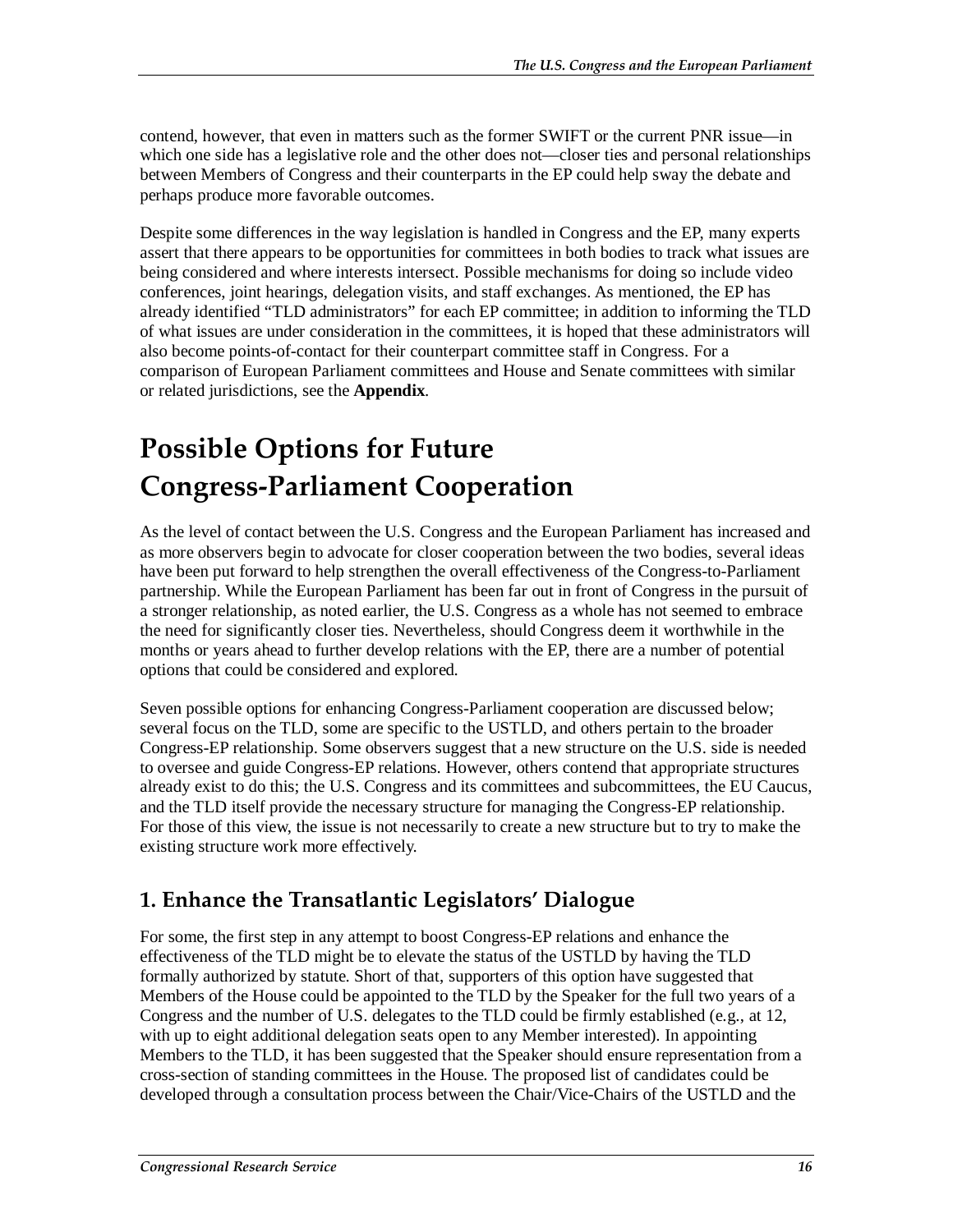chairs of the standing committees. It appears that for the  $112<sup>th</sup>$  Congress, the Speaker notified the Chair of the USTLD of his appointment, but as of June 2011 it does not appear that additional members of the TLD had been appointed by anyone.

Some proponents of this option believe that the Congressional Caucus on the EU should be revitalized and form the umbrella organization for Congress-EP relations, much like the EP's Delegation for Relations with the United States. As discussed more below, the EU Caucus could also be open to the U.S. Senate. Some observers suggest that it might be beneficial for the appointed USTLD delegates to become the core of the EU Caucus; other members of the Caucus could act as substitutes for any USTLD delegate unable to attend a particular session or serve as additional USTLD participants.

Some advocates of enhancing the TLD have also proposed that in appointing the TLD Chair, the Speaker or Chair of the Foreign Affairs Committee also identify a few specific issues that the TLD should focus on and that the USTLD Chair, in conjunction with the EUTLD should establish either political and economic committees within which those issues would be addressed, or specific working groups to focus on those issues. TLD Chair Stearns, in a recent press release, noted three major issues for the TLD to address: cross-border security and visa and cargo harmonization; financial services and improving financial stability; and agriculture, specifically food safety and genetically modified organisms. Should the TLD decide in the future to set up either committees or working groups, some have suggested that in addition to assigning U.S. and European TLD members as chairs and vice-chairs, rapporteurs might also be assigned to research and report on specific issues**.** Supporters assert that this structure would offer Members and MEPs the opportunity to focus more sustained attention on issues in which they may have a particular interest or expertise. The TLD committee or working group chairs would report on the topics discussed in their committees to the entire body at some point during the TLD meetings. Another suggestion would be for the TLD to be more active in between its semi-annual meetings by promoting on-going dialogue between committee chairs, rapporteurs, and other delegates through the use of video conferences so that TLD members can keep in touch year-round.

Some observers have also argued that it may be worth considering hiring one or two dedicated USTLD staff in the House, instead of relying on the current structure of utilizing Foreign Affairs Committee staff. These permanent USTLD staff could potentially become part of the Speaker's Office of Interparliamentary Affairs. Such permanent USTLD staff could coordinate the activities of the TLD, help the USTLD liaise with standing committee staff, and meet regularly with representatives of the EP's Washington liaison office. In addition, the USTLD might consider establishing its own website to keep Members informed of its activities.

*Pros and Cons.* Supporters of enhancing the existing TLD—especially by having it authorized in statute in the U.S. Congress and having the Speaker officially appoint U.S. delegates—maintain that such measures would raise the standing of the TLD in the House and guarantee a more consistent group of attendees, especially on the U.S. side. Assigning Members and MEPs as chairs, vice-chairs, and rapporteurs of the proposed TLD committees could also convey a sense of "ownership" within the TLD and hopefully generate more dialogue in between the semi-annual TLD meetings. In addition, advocates assert that establishing TLD committee rapporteurs to report on specific issues might increase liaison between the TLD and the standing committees given that the rapporteurs would most likely contact the respective standing committees in their own institutions to discuss their research efforts. The research projects undertaken by the rapporteurs would also provide the opportunity for TLD staff to be in contact with each other on a more regular basis and with appropriate committee staff; as a result, TLD staff would be better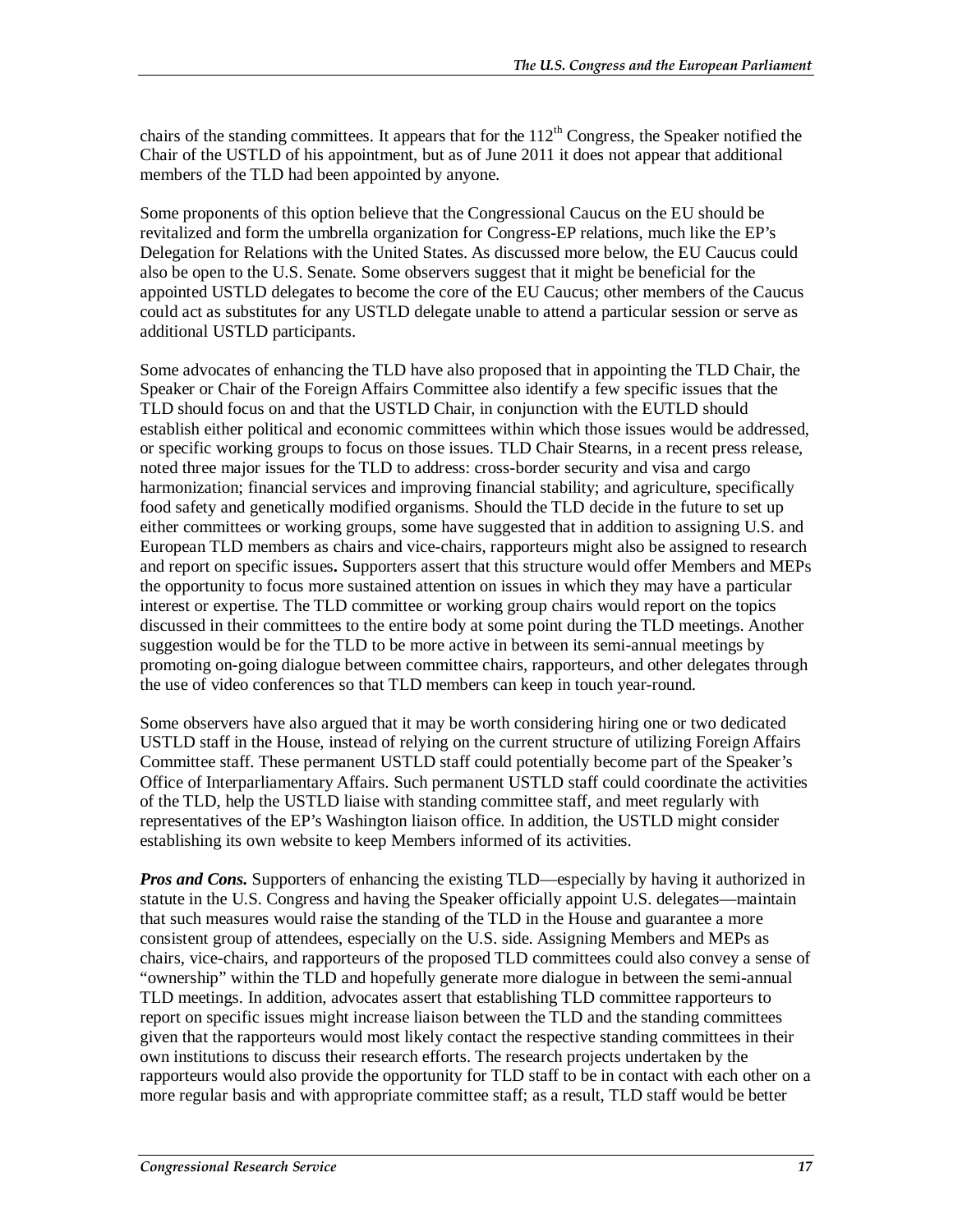able to help identify key issues on which both institutions may be working and where the potential may exist to pursue parallel tracks on legislation.

Skeptics of this option contend, however, that it would require a significant amount of political will in both bodies—but especially in the U.S. Congress—for it to materialize. In particular, they argue, this option would likely require a strong commitment not only from those Members currently involved in the TLD but also from the Speaker, in order to sufficiently convey to Members the importance of participating in this interparliamentary group. Those of this view also doubt that the House leadership would be receptive to hiring additional staff dedicated to the TLD given the current political and economic climate.

## **2. Develop Closer TLD Coordination with the Standing Committees and Promote Committee Cooperation**

As noted previously, one problem that has arisen since the launch of the TLD in 1999 is that no single committee—in either Congress or the EP—exercises jurisdiction over the broad array of issues on the transatlantic agenda, and particularly now on the regulatory agenda. In the U.S. House, the committee that has the primary authority to oversee the transatlantic political relationship—the Foreign Affairs Committee under House Rule X—has no authority on the specific regulatory issues under consideration by the TEC. And while the close connection between the USTLD and the Foreign Affairs Committee continues, it remains unclear whether other House committees—such as Financial Services, Judiciary, or Homeland Security—would necessarily defer to the TLD to provide advice and guidance to the TEC on issues that fall within their jurisdictions, such as accounting standards, technology innovation, intellectual property, and border control measures.

Thus, many observers argue that an information-sharing process must be established between the TLD and the standing committees, especially on the U.S. side. As mentioned above, the European Parliament has already sought to address the TLD-committee relationship in two ways. First, the EUTLD requires representation from most of the EP's standing committees. Second, each EP committee has identified a "TLD Administrator" on its staff to act as the liaison between the committee and the TLD, and at some point, between the committee and its counterpart committee in Congress. Any such TLD-to-committee interaction in the U.S. Congress seems to occur, at best, on an ad hoc basis.

In addition to promoting closer links between the TLD and the standing committees in each legislature, some experts suggest that the committees themselves should explore ways to work directly and more closely with each other (on the U.S. side, some contend both House and Senate committees should be involved). In part, this could be accomplished through video conferences, joint hearings, and delegation visits. One example of where this cooperation might work is in the agriculture sector. The  $112<sup>th</sup>$  Congress has begun the process to reauthorize the U.S. farm bill over the next two years. At the same time, the EU's Common Agriculture Policy is up for renewal in 2012. Since agricultural policy, farm and export subsidies, and phytosanitary issues are politically important on both sides of the Atlantic, the U.S. and EP agriculture committees could explore how they could work in concert with each other. Here, the EU Caucus and the TLD could play a substantive role in helping coordinate the interaction between Committees as well as sponsoring workshops and briefings for all Member of Congress and EP on the issues involved in the Farm Bill/CAP debate. As noted above, TLD Chair Cliff Stearns has identified agriculture as a major upcoming issue for the TLD.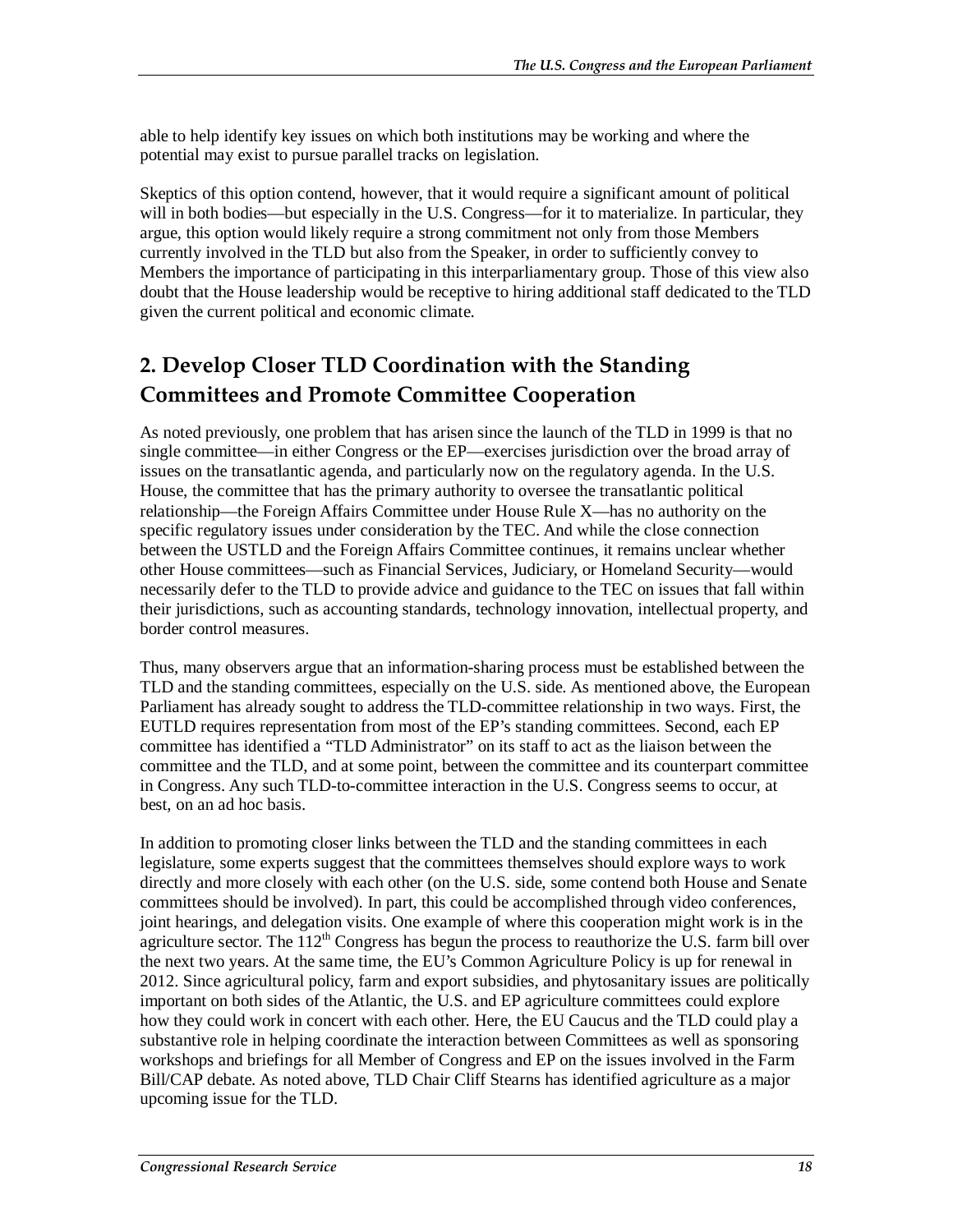*Pros and Cons.* Proponents of developing better ties between the TLD and the standing committees stress that for at least the TEC responsibilities of the TLD, it is essential that committees with jurisdiction over issues on the TEC agenda be included in the TLD dialogue in some way. They assert that this is necessary because when the TEC meets and issues its recommendations on how the United States and EU might deal with matters such as consumer product safety or port security functions, it likely does so with what it believes to be the best guidance from the House of Representatives and the Parliament as a whole, not just from two or three individual Members of Congress or the EP who happen to be the TLD Chairs and Vice-Chairs. In addition, supporters contend that strengthening coordination between the TLD and the standing committees would allow for greater committee input into what should be included on the TLD meeting agendas and could help bring more U.S. members with relevant expertise into the dialogue with the European Parliament.

Some observers point out, however, that developing closer TLD coordination with the standing committees on the U.S. side would likely take some time and would require a sustained effort by the USTLD Chair. Given the still limited knowledge about the TLD and the EP in Congress, many committees would have to be convinced as to why cooperation might be in their interests. In terms of establishing direct committee-to-committee contact in an effort to improve legislative coordination between the two sides, others argue that some U.S. members might also be hesitant to pursue this option for fear of being seen as putting the interests of the transatlantic relationship ahead of those of their own constituents.

## **3. Utilize European Parliament Liaison Staff Deployed to Washington**

This option would take advantage of the Parliament's decision to deploy its own liaison staff to Washington. Under this option, regular meeting or briefings between the EPLO and the USTLD chairs, USTLD delegates, the EU Caucus, and staff could be arranged to share insights, observations, and other information regarding activities in both Congress and the EP. As EP staffers are already in Washington and have a direct line of communication back to the Parliament, they would presumably be able to update Members and staff on legislative proposals under consideration in the EP.

*Pros and Cons.* Supporters of this option note that it could likely be implemented quickly given that the staff of the EPLO appear eager to establish good, close relations with Members of Congress and their staffs and would likely welcome the opportunity to have a regular exchange of views. For many U.S. Members and staffers, this option would also have the advantage of being relatively low-cost in terms of both money and time, but could help promote more dialogue among TLD delegates in between the semi-annual meetings. Others argue that this option may not be sufficient to significantly bolster the Congress-Parliament relationship. Some also question whether this option could be structured enough to bring into the TLD dialogue a broader range of committee staff on a regular and sustained basis.

#### **4. Establish a Senior Staff "Fellowship" Exchange**

Under this option, senior congressional staffers from either the Leadership offices or standing committees could be designated by the House and/or Senate Leadership as congressional "fellows" and seconded to the EP for a short-duration rotation (perhaps 2-3 months) with possibly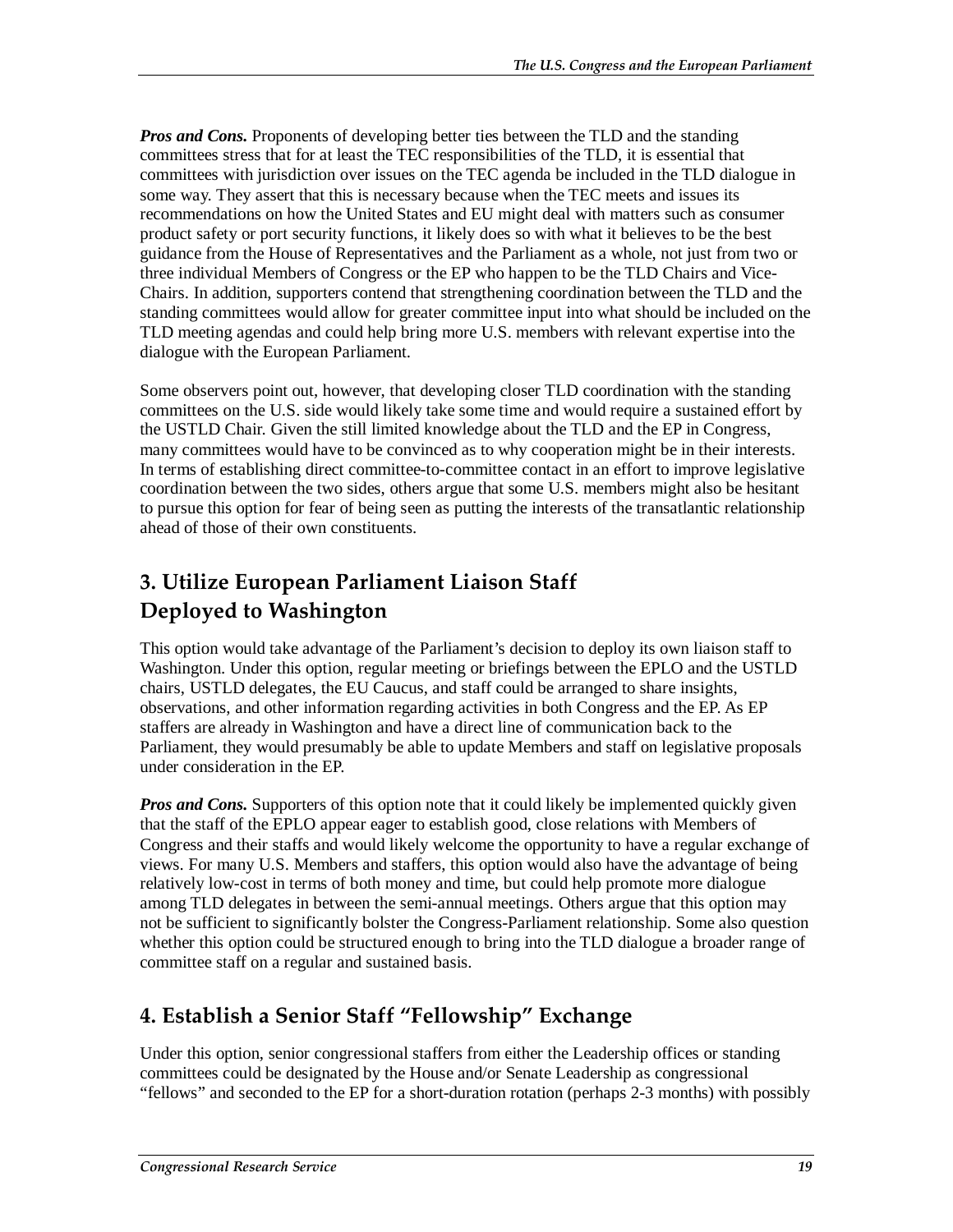the EP Secretariat, a selected EP committee, or the EP's Unit for Transatlantic Relations. This kind of exchange could accommodate up to 3 or 4 staff rotating to Brussels over the course of a year and would provide staff exposure to the Parliament as well as an avenue for continuous information exchange. Issues such as housing and other per diem costs would have to be determined by Congress but under a "fellowship" type of program, it would appear that congressional staff could hold an office and use equipment provided by the EP within the EP itself, much as foreign "fellows" can work out of congressional offices.

*Pros and Cons.* Advocates of establishing a fellowship exchange assert that this option would have the possible benefit of creating a cadre of U.S. staffers with first-hand knowledge of the EP and how it functions, as well as personal contacts within the EP. This could help further the goal of developing closer links between Congress and the EP. On the negative side, some point out that rotating U.S. congressional staff through Brussels on a short-term basis might not allow for the time necessary to establish strong relationships with EP counterparts that could prove sustainable and useful in the future. Others note that many congressional staffers—even at the senior level often rotate in and out of congressional service, potentially limiting the utility of such a fellowship program in terms of enhancing institutional ties between Congress and the EP.

### **5. Utilize the Current Staff Employed by the U.S. Mission to the EU in Brussels**

Currently, the U.S. Mission to the EU in Brussels, Belgium, employs staff to help follow the activities of the European Parliament. The staff track the work of the EP and submit reports to the Mission and the State Department. Some observers have suggested that it may be possible for the House Leadership to arrange with the State Department to have these individuals also send their reports to either the Leadership office or the TLD staff. Details of the exact responsibilities and reporting requirements of the U.S. Mission staff to Congress would have to be clearly defined; one key question would be whether the U.S. Mission staff could be "tasked" with specific requests from Members of Congress or staff about EP activities and legislation. In addition, Congress and the State Department would have to work out the security arrangements for the transfer of reports and other materials in a timely manner from the Mission to Congress.

*Pros and Cons.* Supporters of this option point out that it could provide Members of Congress and staffers with greater insights into the work of the EP and potentially enable Congress and the TLD to keep better track of legislative proposals under consideration in the EP, especially those that could affect U.S. interests. On the downside, some note that the State Department and the U.S. Mission to the EU might be neither willing nor able to accommodate such a congressional request for a variety of legal, financial, and security reasons. This option could also raise the question of the Executive/Legislative relationship and some contend that it could run the risk of Mission censorship of the information being provided to Congress.

## **6. Deploy Congressional Staff to Brussels**

This option, similar to what the EP has already done, would involve opening a congressional liaison office in Brussels and deploying U.S. congressional staff there to work with the European Parliament on a daily basis. Aside from the logistical issues of work visas, diplomatic status, per diem, and others, this option would raise a series of questions for Congress such as who hires the employees, who do they report to (the Speaker and/or Senate Majority Leader, Committees, TLD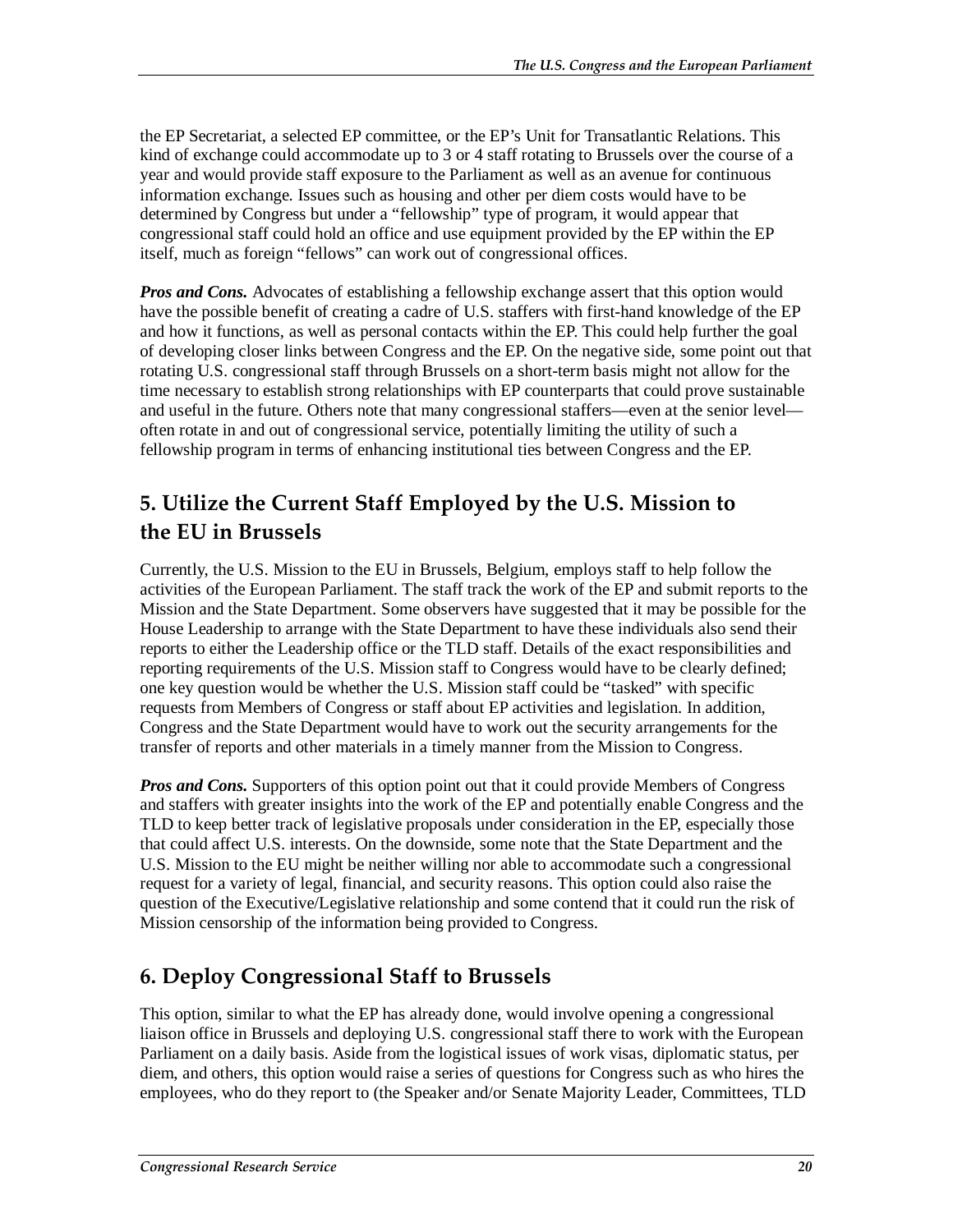leadership), and how does the minority party fit in. Other issues for consideration would include whether U.S. congressional staff could legally occupy office space inside the Parliament and whether Congress would pay rent and operating costs to the Parliament. As a variation of this option, some observers have suggested that it might be possible for congressional staff to work out of the U.S. Mission to the EU, much as the EPLO has been established administratively within the office space of the Washington Delegation of the European Union.

*Pros and Cons.* Proponents of this option assert that establishing a congressional liaison office in Brussels would be one of the most effective ways to pursue greater legislative consultation and cooperation between Congress and the EP. U.S. staffers deployed to Brussels would be able to follow events in the Parliament closely and keep U.S. Members, committees, and congressional staff informed of EP views and activities on a regular basis. Congressional staff in Brussels would also be well placed to develop working relationships with MEPs, EP committees, and EP staffers; in turn, they could connect Members and MEPs with similar legislative interests and help promote greater dialogue on key issues.

Critics contend, however, that establishing a congressional liaison office in Brussels is premature. In the absence of a broader political commitment from the U.S. Congress to boost ties with the EP, it appears difficult to even bolster the TLD let alone establish a whole new congressional entity focused on the EP. Although some of this view acknowledge that the EP's new liaison office in Washington may help develop closer relations between the EP and Congress, they assert that most Members of Congress are not convinced of the need to coordinate legislation with the EP or to have a reciprocal presence in Brussels at this time. Establishing a congressional liaison office in Brussels would also be a considerable logistical undertaking and depending on the eventual size of the office and the specific staff and housing arrangements, could entail a significant financial expenditure. Some observers worry that a congressional liaison office in Brussels could also set a precedent and lead to unrealistic expectations that Congress might seek to establish similar offices in other countries. Possibly locating congressional staff within the U.S. Mission to the EU would likely require extensive negotiations with the U.S. State Department and could raise constitutional questions about the separation of powers.

#### **7. Establish a Congressional Commission on the EU**

Some proponents of forging closer ties between Congress and the EP have called for establishing a Congressional Commission on the EU to monitor relevant EU legislation, evaluate its implications for the United States, and serve as the primary congressional liaison with the EP and the other EU institutions. Supporters of such an initiative assert that it could be largely modeled on the existing U.S. Helsinki Commission, an independent government agency, which since 1976 has sought to encourage compliance with the political commitments made by the member states of the Organization for Security and Cooperation in Europe (OSCE). Like the Helsinki Commission, it has been suggested that a Congressional Commission on the EU should include an equal number of Members from both the House and Senate, and representatives from both the majority and minority; the Commission's chair and vice-chair would rotate each new Congress between the House and Senate. The Commission would be able to hold hearings and meetings on matters of mutual interest to Congress and the EP.

In January 2011, H.Con.Res. 2 was introduced (Representative Issa, CA) proposing the creation of such a Commission along the lines described above. Although most of the staff of this potential Commission would presumably be located in Washington, H.Con.Res. 2 also allows for the provision of funds for the lease of office space by the Commission at or near the EP in Brussels.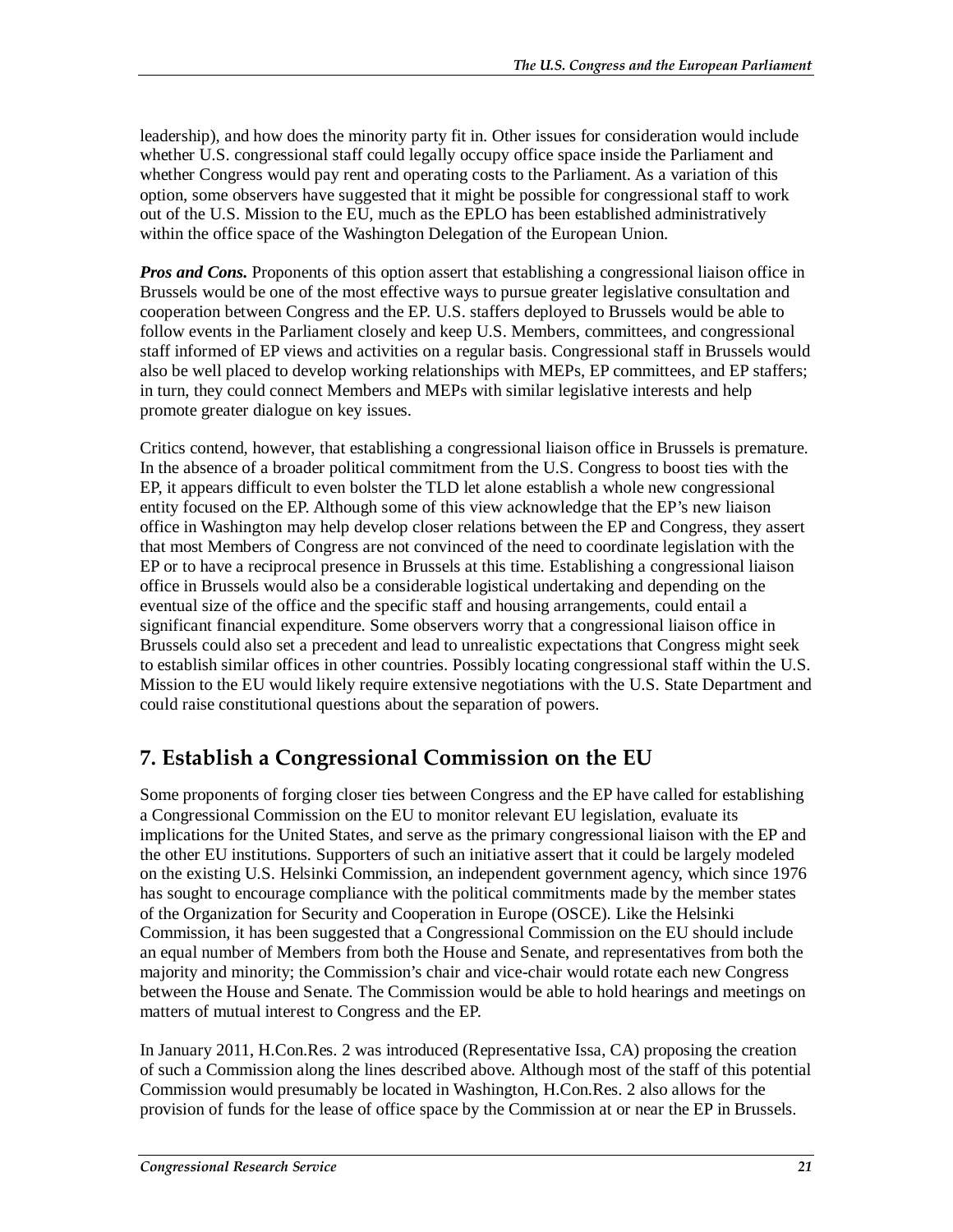*Pros and Cons.* Advocates of establishing a Congressional Commission on the EU argue that it would likely focus greater attention on the Congress-EP relationship and the U.S.-EU partnership more broadly, although some point out that it is unclear how a Commission could be any more effective than the Europe Subcommittees, the EU Caucus, or the TLD in raising awareness of the EU. As proposed in H.Con.Res. 2, a primary purpose of the Commission would be to monitor and assess EU legislation and its potential impact on the United States; in doing so, some suggest it could help to strengthen the TLD by demonstrating the EP's growing influence and the importance of increasing congressional engagement with the EP. In appointing Members to serve on the Commission, it would create a small but invested group of Members with a sustained interest in the EU and the EP. Proponents also point out that it would bring the Senate formally into the growing dialogue with the EP. And as a liaison between Congress and the EP, such a Commission could help to improve committee-to-committee relations between the two bodies and/or provide an "early warning" mechanism for legislation under consideration in either the EP or Congress.

On the other hand, critics assert that this option is also premature given the lack of wider congressional interest in promoting closer cooperation with the EP at this time. They also argue that there is nothing in the proposal for a new Commission that could not already be done under the current structures, and that the creation of a such a Commission would not necessarily guarantee a more effective or productive Congress-Parliament relationship. Some analysts point out that it is unclear how the proposed Commission would relate to the TLD, or whether a TLD would even be required, and they question whether the Senate would be willing or interested in participating (see below). Others believe that if the current TLD were enhanced and if the standing committees in both the U.S. Congress and the EP were to increase direct contact with each other, such a Commission would be redundant. Moreover, amid the current U.S. political climate, some doubt that the proposed Commission could garner the necessary support in the near future, in part because it would likely entail additional financial and staffing commitments.

# **Role of the Senate**

Many observers have raised the question of what role the Senate might play in efforts to strengthen ties between the U.S. Congress and the European Parliament. For the operation of the TLD in general, the Senate has never been involved. Visiting EP delegations coming to the United States for TLD meetings or for consultations with Members of Congress have paid courtesy calls occasionally on the Senate but the Senate has never participated formally in the TLD sessions. Recently, Senator Shaheen, Chair of the Europe Subcommittee of the Senate Foreign Relations Committee, has indicated her interest and intent in exploring ways the Senate could be involved with the TLD although there has been no intent to create a Senate version of the TLD or to statutorily establish a TLD with both House and Senate participation up to this point. Some observers believe that a reinvigorated House EU Caucus could reach out to the Senate to include some Senators as Members of the Caucus, thus giving the Senate contact with the activities of the TLD. Others believe that interested Senators should consider creating a Senate EU Caucus and then offer to hold joint meetings/briefings with the House counterpart**.**  Through a joint Caucus effort, the Senate could potentially participate in TLD meetings as additional USTLD delegates (as described above in Option 1).

For many experts, the fact that the Senate has a co-equal role in regulatory oversight, but is not included as part of the TLD for purposes of the TEC Advisory Group, is a serious concern. As of December 2010, the TEC had met five times with the Advisory Group, yet there does not seem to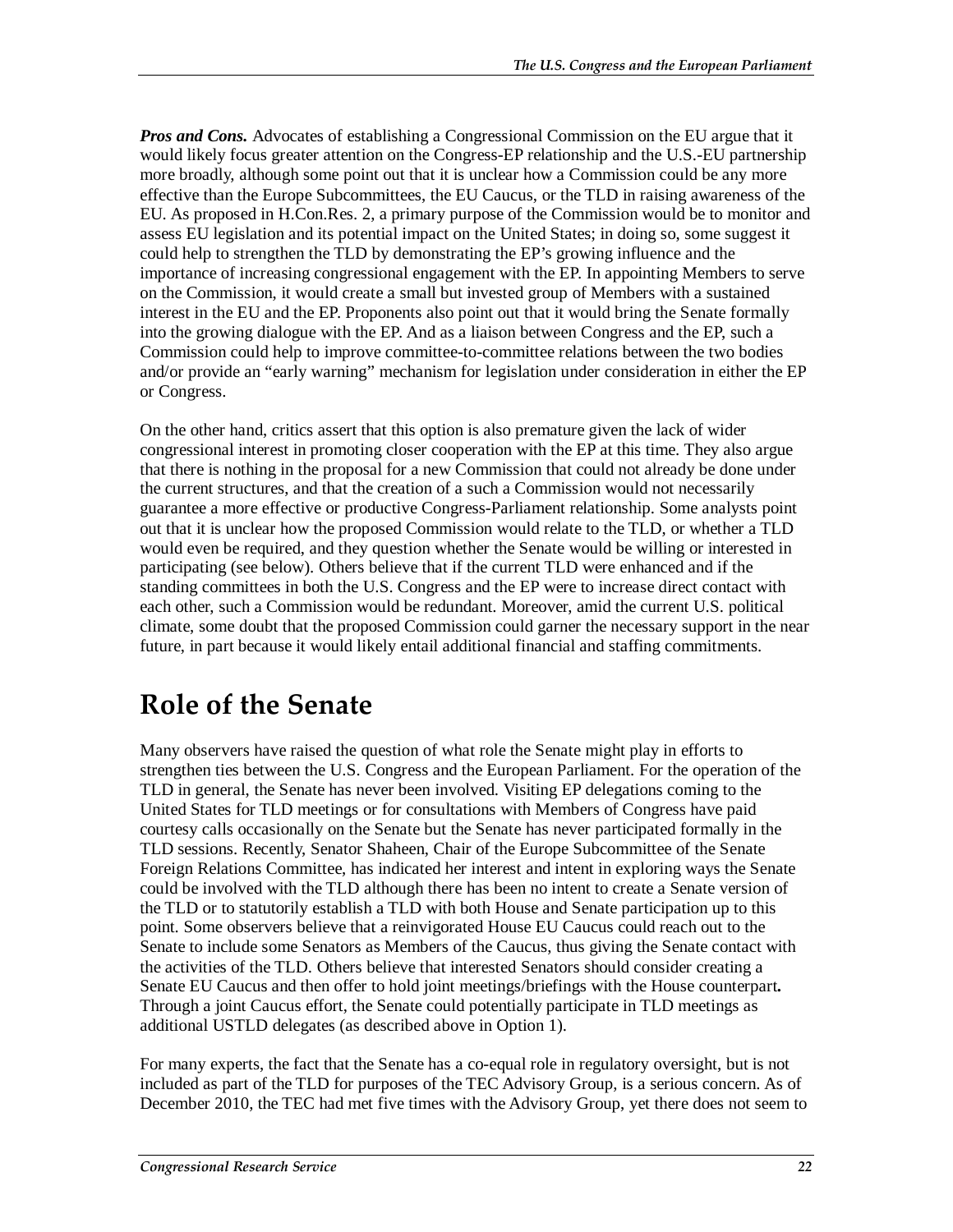be a formal mechanism within the TLD to include the Senate in its discussions with the TEC nor is there a way within the TEC Advisory Group to solicit Senate opinion. Thus, while the TLD over time could develop some level of authority to represent the views of the House on issues addressed in the Advisory Group's meetings with the TEC, the TLD, as currently structured, cannot claim to speak on behalf of the Senate. Many observers assert that this oversight must be addressed if the TEC intends to receive the advice of the whole Congress.

One option that would allow the TLD to continue its broad mandate to address a wide range of transatlantic issues and at the same time include the Senate in its role as a TEC advisor, may be for the USTLD Chair to consider creating a Congressional TEC Working Group. This Working Group would include Members from both the House and Senate who sit on committees with jurisdiction over issues on the TEC Advisory Group meeting agenda in order to encourage Senate input into the TEC process. At a December 2009 hearing of the Senate Foreign Relations Committee's Europe Subcommittee, the issue of the TLD and the role of the Senate in the TEC process was addressed by the witnesses and, according to Committee staff, will apparently be investigated further.

Some observers suggest that any efforts to elevate the broader Congress-Parliament relationship must have Senate participation. For example, Senate committees might also be encouraged to establish direct contact with EP committees with similar jurisdictions. As noted previously, while Senator Shaheen has raised the issue, it remains unclear to what extent Members of the Senate may be interested in developing relations with the EP, establishing ties with MEPs, or forging closer links between the relevant Senate and EP committees.

# **Conclusion**

The European Parliament places a premium on its partnership with the U.S. Congress, and is committed to developing closer relations between the two legislative bodies. As noted above, the EP has implemented its long-held intention to open a legislative liaison office in Washington to increase its presence in Congress. And in recognition of the wide array of legislative issues facing Congress and the EP that could affect the broader transatlantic relationship, the EP has sought to involve its various standing committees in the work of the TLD in an attempt to enhance its effectiveness and utility.

On the U.S. side, however, Congress—other than those Members who have participated in the TLD—does not seem to be, at least at this point, as interested as the European Parliament in trying to establish closer legislative cooperation. Some attribute this lack of enthusiasm on the U.S. side to the fact that many believe that the two institutions do not have the exact same legislative powers or mandates. And many Members of Congress believe that the TLD, although never intended to be anything more than a mechanism for exchanging views among parliamentarians, currently welds little influence or authority as a transatlantic policy resource.

Nevertheless, the involvement of the TLD in the TEC's efforts to move regulatory cooperation toward the ultimate goal of an unencumbered transatlantic marketplace has raised the TLD's visibility in the U.S. Congress. It has also brought to light several questions about the role that Congress and the EP will or should play not only in the promotion of greater transatlantic economic integration and regulatory cooperation, but also how the two institutions might help shape the broader U.S.-EU relationship. Given the EP's growing power and influence within the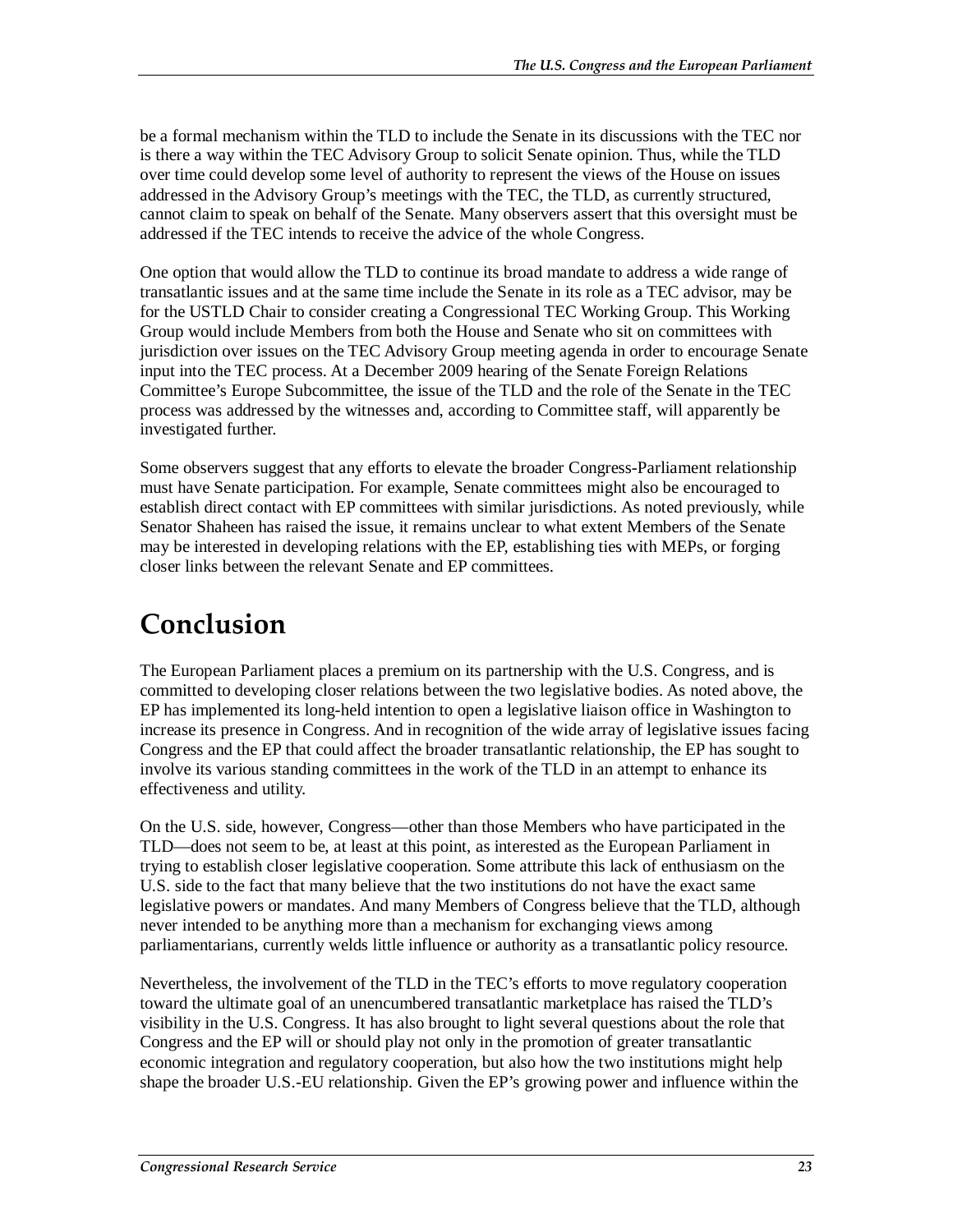EU as a result of the Lisbon Treaty, some U.S. officials and Members of Congress believe that it may be in U.S. interests for Congress to develop closer ties with the Parliament.

Many experts believe that if the identified concerns about the TLD are more fully addressed, the TLD could become an organization capable of taking on a more important stakeholder role in promoting Congress-Parliament cooperation and a stronger voice for transatlantic relations in both Congress and the EP. In the near term, however, these analysts acknowledge that the TLD's most immediate challenge will remain fulfilling its responsibilities as a member of the TEC Advisory Group. In the longer term, most observers stress that significantly bolstering the overall relationship between Congress and the Parliament will require a sustained political commitment on both sides and serious consideration of all possible options, including but not necessarily limited to those focused on the TLD.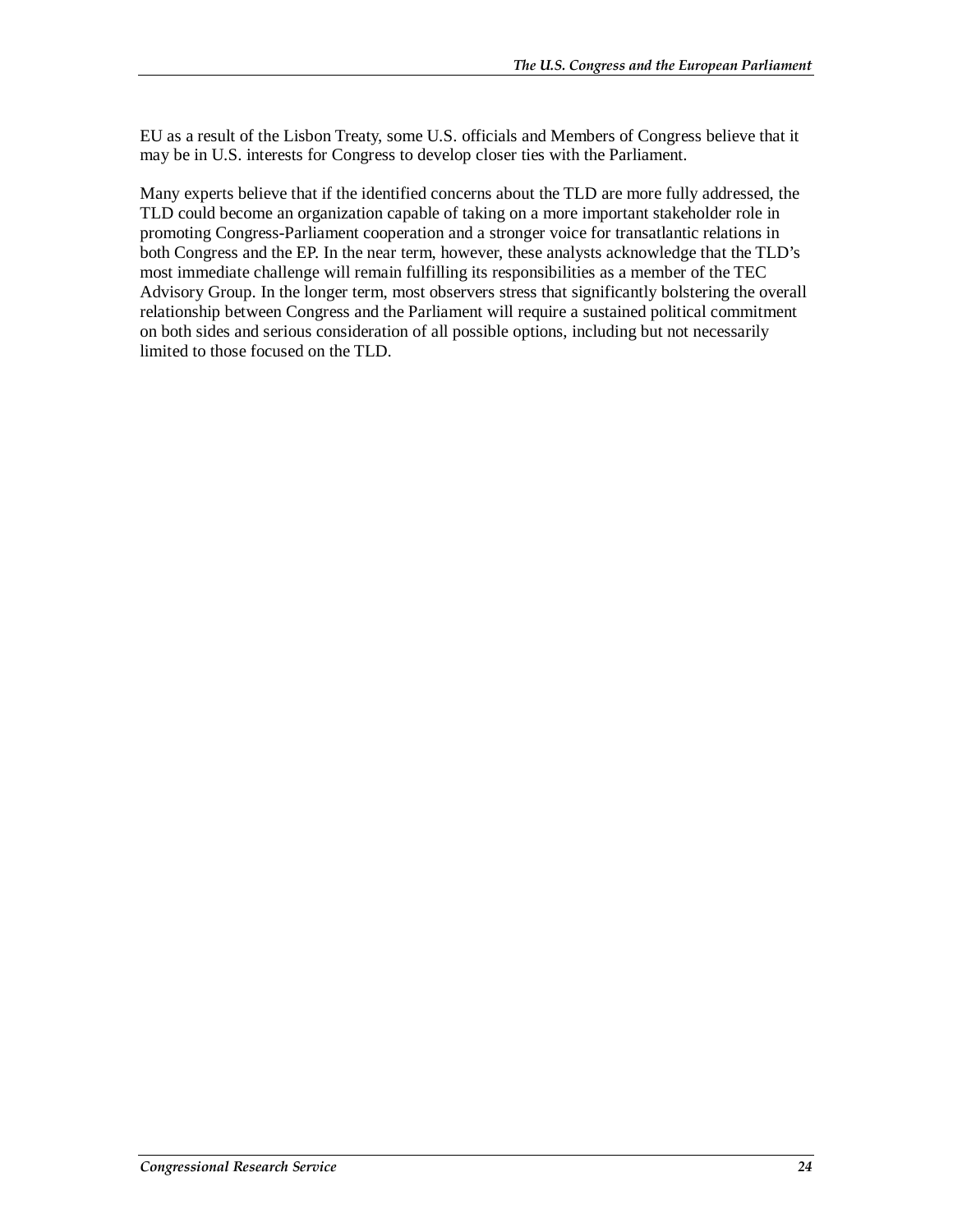# **Appendix. Comparison of Committees in the European Parliament and the U.S. Congress**

The following chart identifies the European Parliament (EP) committees and the U.S. House and Senate committees with similar or related jurisdictions. However, due to the unique nature of both systems, not all EP committees have a corresponding congressional equivalent. For organizational purposes, committees are grouped into broad "subject areas" given the various competencies of both EP and U.S. committees. These "subject areas" have been generally determined by EP committee competencies; accordingly, not all U.S. congressional committees are included.

Given the complexities of the U.S. committee system in particular, this chart is meant largely for illustrative purposes, and should not be construed as an exhaustive treatment of committee jurisdictions or competencies. Both EP and U.S. congressional committees are listed in alphabetical order.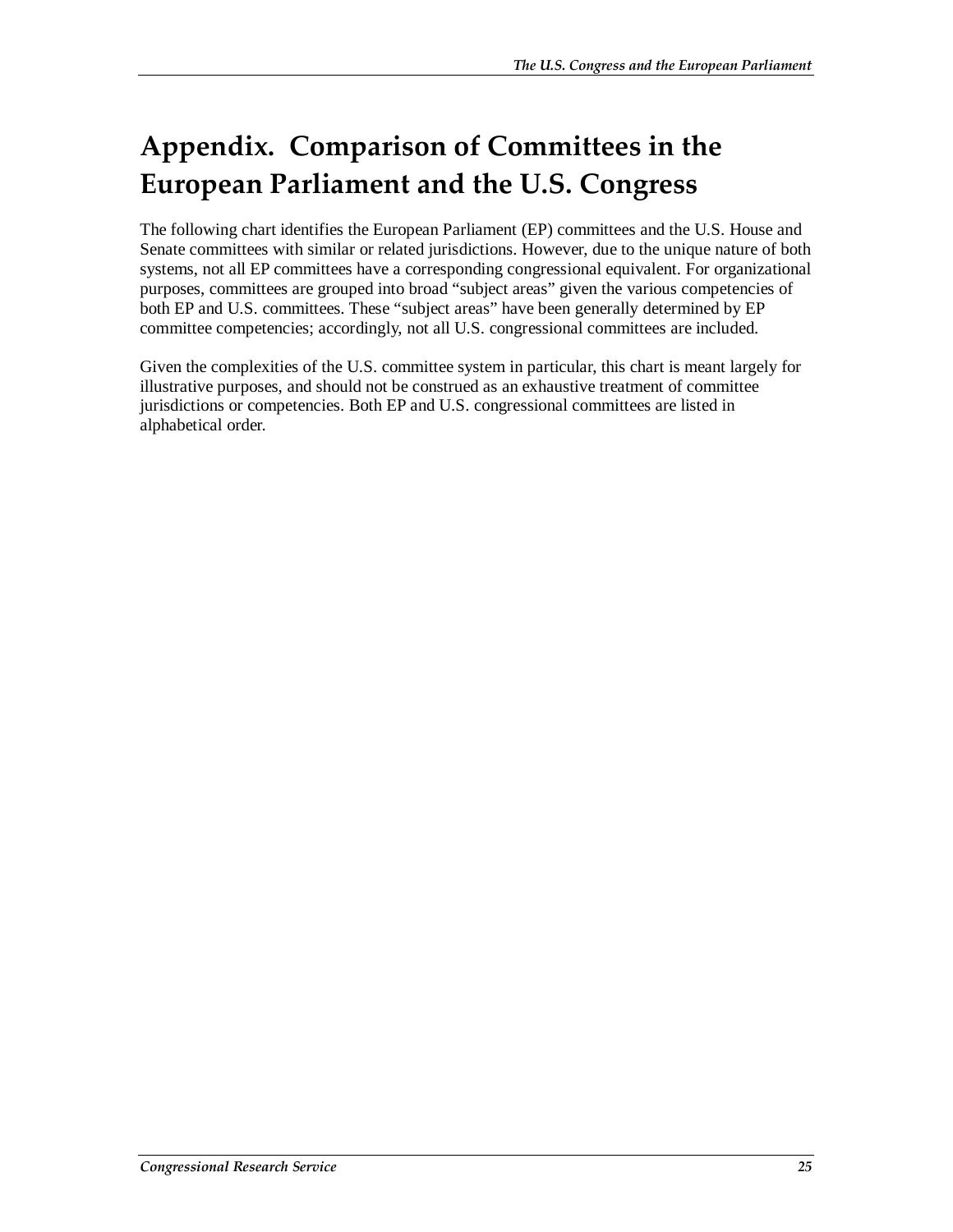|                                                                   |                                                                                                                                                                                           | <b>Related U.S. Congressional Committees</b>                                                                                                                                              |                                                                                                                                                                                                                                                                                                                                  |  |
|-------------------------------------------------------------------|-------------------------------------------------------------------------------------------------------------------------------------------------------------------------------------------|-------------------------------------------------------------------------------------------------------------------------------------------------------------------------------------------|----------------------------------------------------------------------------------------------------------------------------------------------------------------------------------------------------------------------------------------------------------------------------------------------------------------------------------|--|
| <b>Subject Area</b>                                               | <b>EP Committees</b>                                                                                                                                                                      | <b>House</b>                                                                                                                                                                              | <b>Senate</b>                                                                                                                                                                                                                                                                                                                    |  |
| Foreign Affairs and<br><b>International</b><br><b>Development</b> | Development<br>$\bullet$<br>Foreign Affairs<br>$\bullet$                                                                                                                                  | <b>Armed Services</b><br>$\bullet$<br>Foreign Affairs                                                                                                                                     | <b>Armed Services</b><br>$\bullet$<br>Foreign Relations<br>$\bullet$                                                                                                                                                                                                                                                             |  |
| <b>International Trade</b>                                        | International Trade<br>$\bullet$                                                                                                                                                          | Ways and Means<br>$\bullet$                                                                                                                                                               | Finance<br>$\bullet$                                                                                                                                                                                                                                                                                                             |  |
| <b>Budget and</b><br>Appropriation<br><b>Issues</b>               | <b>Budgetary Control</b><br>$\bullet$<br><b>Budgets</b><br>$\bullet$<br>Policy Challenges <sup>a</sup><br>$\bullet$                                                                       | Appropriations<br>$\bullet$<br><b>Budget</b><br>$\bullet$                                                                                                                                 | Appropriations<br><b>Budget</b><br>$\bullet$                                                                                                                                                                                                                                                                                     |  |
| <b>Economic and</b><br><b>Monetary Policies</b>                   | Economic and<br>$\bullet$<br>Monetary Affairs<br>Financial, Economic<br>$\bullet$<br>and Social Crisis <sup>a</sup><br>Internal Market and<br>Consumer<br>Protection                      | <b>Financial Services</b><br>$\bullet$<br>Judiciary<br>$\bullet$<br>Ways and Means                                                                                                        | Banking, Housing, and<br>$\bullet$<br>Urban Affairs<br>Finance<br>Judiciary<br>$\bullet$<br>Joint House & Senate Economic Committee                                                                                                                                                                                              |  |
| Social, Environmental,<br>and Natural Resource<br><b>Issues</b>   | Culture and<br>$\bullet$<br>Education<br>Employment and<br>٠<br>Social Affairs<br>Environment, Public<br>$\bullet$<br>Health, and Food<br>Safety<br>Women's Rights<br>and Gender Equality | Agriculture<br>$\bullet$<br>Education and the<br>Workforce<br><b>Energy and Commerce</b><br>Judiciary<br>Science, Space and<br>٠<br>Technology<br><b>Small Business</b><br>Ways and Means | Agriculture, Nutrition and<br>$\bullet$<br>Forestry<br>Commerce, Science, and<br>Transportation<br>Energy and Natural<br>$\bullet$<br><b>Resources</b><br><b>Environment and Public</b><br>٠<br>Works<br>Finance<br>Health, Education, Labor<br>$\bullet$<br>and Pensions<br>Judiciary<br>Small Business and<br>Entrepreneurship |  |
| Technology,<br>Infrastructure, and<br>Transportation              | Industry, Research<br>$\bullet$<br>and Energy<br>Transport and<br>$\bullet$<br>Tourism                                                                                                    | <b>Energy and Commerce</b><br>$\bullet$<br>Science, Space, and<br>$\bullet$<br>Technology<br>Transportation and<br>$\bullet$<br>Infrastructure                                            | Commerce, Science and<br>$\bullet$<br>Transportation<br>Energy and Natural<br>$\bullet$<br><b>Resources</b><br><b>Environment and Public</b><br>Works                                                                                                                                                                            |  |
| Agriculture,<br>Fisheries, and<br>Regional<br><b>Development</b>  | Agriculture and<br>$\bullet$<br>Rural Development<br><b>Fisheries</b><br>Regional<br>Development                                                                                          | Agriculture<br>$\bullet$<br><b>Energy and Commerce</b><br>$\bullet$<br>Natural Resources<br><b>Small Business</b>                                                                         | Agriculture, Nutrition, and<br>$\bullet$<br>Forestry<br>Commerce, Science, and<br>٠<br>Transportation<br>Energy and Natural<br>Resources<br><b>Environment and Public</b><br>Works<br>Small Business and<br>Entrepreneurship                                                                                                     |  |
| <b>Homeland Security</b><br>and Civil Liberties                   | Civil Liberties,<br>$\bullet$<br>Justice, and Home<br>Affairs                                                                                                                             | <b>Homeland Security</b><br>$\bullet$<br>Judiciary<br><b>Permanent Select</b><br>Committee on<br>Intelligence                                                                             | Homeland Security and<br>$\bullet$<br><b>Governmental Affairs</b><br>Judiciary<br>Select Committee on<br>Intelligence                                                                                                                                                                                                            |  |
| <b>Legal and</b><br><b>Constitutional</b><br><b>Issues</b>        | Legal Affairs<br>$\bullet$<br>Constitutional<br>$\bullet$<br>Affairs                                                                                                                      | Judiciary<br>$\bullet$                                                                                                                                                                    | Judiciary<br>$\bullet$                                                                                                                                                                                                                                                                                                           |  |

**Table A-1. Comparison of Committees in the EP and the U.S. Congress**